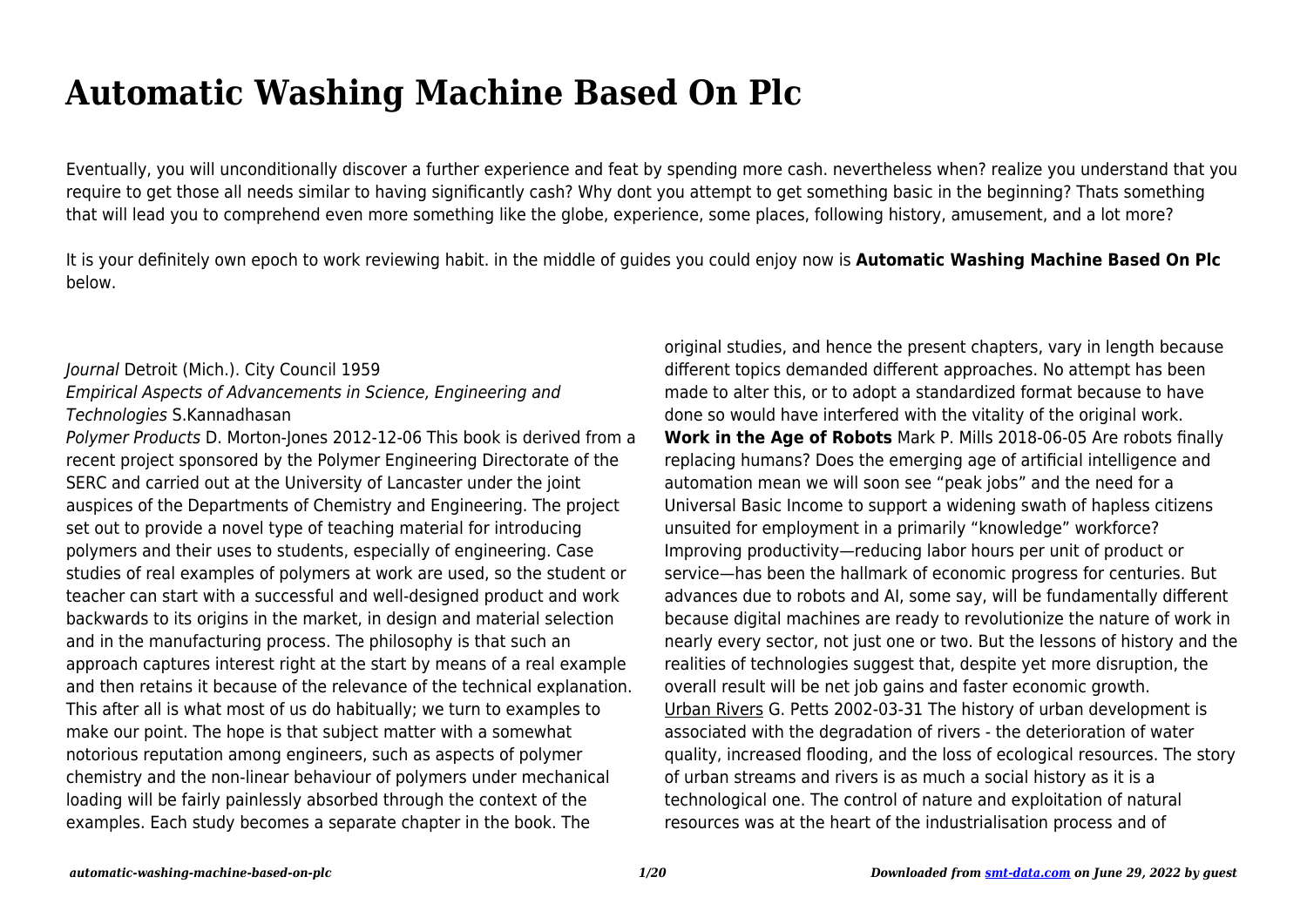advances in the co-ordination and effective administration of water-and land-management schemes. Today, new approaches to the management of urban water are a response to advances in scientific knowledge and technology, and of a new concern for quality of life. Environmental improvement and ecological restoration demonstrate confidence in an area, which can enhance economic competitiveness. Along with improvements in air quality, building stock and transport networks, the restoration of stream and river corridors can make a major contribution to the success of urban regeneration schemes. Urban Rivers provides an illustrated overview of the effects of urbanisation on the aquatic environment, potential solutions to the resulting problems, and new opportunities for the regeneration of urban streams and rivers, and of land along their corridors and of adjacent urban areas. The book is written to be accessible to a broad audience and should provide a stimulating and informative introduction to the subject for all those concerned with the urban river environment.

**Design of Automatic Machinery** Stephen J. Derby 2004-10-27 Examining options for the practical design of an automated process, this reference provides a vast amount of knowledge to design a new automatic machine or write specifications for a machine to perform an automated process-focusing on the many existing automation concepts used in recent history and showcasing the automation experiences and recommen

**Fibre2Fashion - Textile Magazine - Feb 2018** Fibre2Fashion 2018-02-01 Bangladesh's readymade garment industry has so far shown remarkable resilience in the face of incessant pressure—from Western brands to international labour unions to the government—to retain its position in global apparel exports. February 2018 issue of Fibre2Fashion discusses recent developments, challenges and the road ahead for the Bangladesh garment industry. The differentiating characteristics of US cotton, smart textiles that store data, and the Milano Moda Uomo event are also covered, along with the recently declared textile policy by the UP government and other regular features. Fibre2Fashion magazine—the print venture of Fibre2Fashion.com since 2011—is circulated among a

carefully-chosen target audience globally, and reaches the desks of top management and decision-makers in the textiles, apparel and fashion industry. As one of India's leading industry magazines for the entire textile value chain, Fibre2Fashion Textile Magazine takes the reader beyond the mundane headlines, and analyses issues in-depth. Official Journal (patents) Great Britain. Patent Office 1995

#### **Australian Printer Magazine** 1989

**Soaps, Detergents and Disinfectants Technology Handbook- 2nd Revised edition (Washing Soap, Laundry Soap, Handmade Soap, Detergent Soap, Liquid Soap , Hand Wash, Liquid Detergent, Detergent Powder , Bar, Phenyl, Floor Cleaner, Toilet Cleaner, Mosquito Coils, Naphthalene Balls, Air Freshener, Hand Sanitizer and Aerosols Insecticide)** NPCS Board of Consultants & Engineers 2019-01-01 Soaps are cleaning agents that are usually made by reacting alkali (e.g., sodium hydroxide) with naturally occurring fat or fatty acids. A soap is a salt of a compound known as a fatty acid. A soap molecule consists of a long hydrocarbon chain (composed of carbons and hydrogens) with a carboxylic acid group on one end which is ionic bonded to a metalion, usually a sodium or potassium. The hydrocarbon end is nonpolar and is soluble in nonpolar substances (such as fats and oils), and the ionic end (the salt of a carboxylic acid) is soluble in water. Soap is made by combining tallow (or other hard animal fat) or vegetable or fish oil with an alkaline solution. The two most important alkalis in use are caustic soda and caustic potash. A detergent is an effective cleaning product because it contains one or more surfactants. Because of their chemical makeup, the surfactants used in detergents can be engineered to perform well under a variety of conditions. Such surfactants are less sensitive than soap to the hardness minerals in water and most will not form a film. Disinfectants are chemical agents applied to non-living objects in order to destroy bacteria, viruses, fungi, mold or mildews living on the objects. Disinfectants are chemical substances used to destroy viruses and microbes (germs), such as bacteria and fungi, as opposed to an antiseptic which can prevent the growth and reproduction of various microorganisms, but does not destroy them. The ideal disinfectant would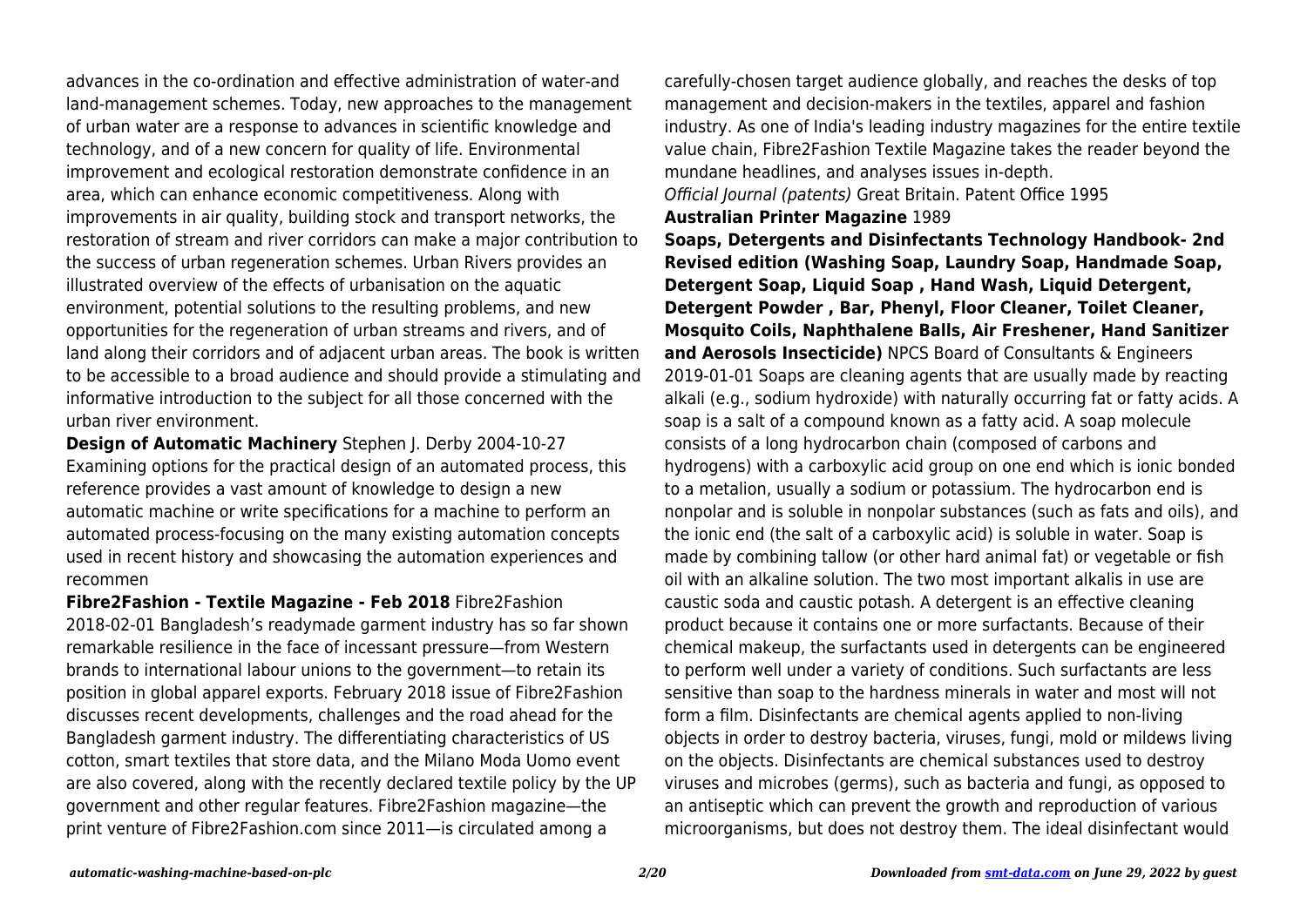offer complete sterilization, without harming other forms of life, be inexpensive, and non-corrosive. The global soap and detergent market is expected to reach USD 207.56 billion by 2025. The industrial soaps & detergents are extensively used by the commercial laundries, hotels, restaurants, and healthcare providers. Increasing demand from healthcare and food industries will continue to drive the market. Aerosol and liquid products are the common disinfectants used in hospitals, although growing number of healthcare facilities are implementing ultraviolet disinfection systems as further measure. Increasing demand for disinfectants from water treatment and healthcare industries is fuelling growth of the global disinfectants market. The major contents of the book are Liquid Soaps and Hand Wash, Liquid Soap and Detergents, Washing Soap: Laundry Soap Formulation, Antiseptic and Germicidal Liquid Soap, Manufacturing Process And Formulations Of Various Soaps, Handmade Soap, Detergent Soap, Liquid Detergent, Detergent Powder, Application and Formulae Of Detergents, Detergent Bar, Detergents Of Various Types, Formulating Liquid Detergents, Phenyl, Floor Cleaner, Toilet Cleaner, Mosquito Coils, Naphthalene Balls, Air Freshener (Odonil Type), Liquid Hand Wash and Soaps, Hand Sanitizer, Aerosols–Water and Oil Based Insecticide (Flies, Mosquitoes Insect and Cockroach Killer Spray), Ecomark Criteria for Soaps & Detergents, Plant Layout, Process Flow Chart and Diagram, Raw Material Suppliers List and Photographs of Machinery with Supplier's Contact Details. This book will be a mile stone for its readers who are new to this sector, will also find useful for professionals, entrepreneurs, those studying and researching in this important area. **Design & Make It!** Andy Biggs 2002 Design & Make It! Systems and Control Technology Revised is written specially for mid-ability students. The course aims to raise achievement and focuses on ensuring that students gain a C grade or higher at GCSE.

## **Glass** 1990

Principles Of Marketing (For Delhi Unive J P Mahajan Principles of Marketing is a curriculum-driven text. It is designed to cater to the knowledge and examination needs of BCom (Hons) students of Semester-V as per the CBCS pettern of the University of Delhi. It is a reader-friendly, unique and unrivalled compendium of modern marketing. **Indl Instrumentation & Control 3E** Singh 2009

Automatic Solar Tracking Sun Tracking Satellite Tracking rastreador solar seguimento solar seguidor solar automático de seguimiento solar Gerro Prinsloo 2015-11-01 Automatic Solar Tracking Sun Tracking : This book details Automatic Solar-Tracking, Sun-Tracking-Systems, Solar-Trackers and Sun Tracker Systems. An intelligent automatic solar tracker is a device that orients a payload toward the sun. Such programmable computer based solar tracking device includes principles of solar tracking, solar tracking systems, as well as microcontroller, microprocessor and/or PC based solar tracking control to orientate solar reflectors, solar lenses, photovoltaic panels or other optical configurations towards the sun. Motorized space frames and kinematic systems ensure motion dynamics and employ drive technology and gearing principles to steer optical configurations such as mangin, parabolic, conic, or cassegrain solar energy collectors to face the sun and follow the sun movement contour continuously (seguimiento solar y automatización, automatización seguidor solar, tracking solar e automação, automação seguidor solar, inseguimento solare, inseguitore solare, energia termica, sole seguito, posizionatore motorizzato) In harnessing power from the sun through a solar tracker or practical solar tracking system, renewable energy control automation systems require automatic solar tracking software and solar position algorithms to accomplish dynamic motion control with control automation architecture, circuit boards and hardware. On-axis sun tracking system such as the altitude-azimuth dual axis or multi-axis solar tracker systems use a sun tracking algorithm or ray tracing sensors or software to ensure the sun's passage through the sky is traced with high precision in automated solar tracker applications, right through summer solstice, solar equinox and winter solstice. A high precision sun position calculator or sun position algorithm is this an important step in the design and construction of an automatic solar tracking system. The content of the book is also applicable to communication antenna satellite tracking and moon tracking algorithm source code for which links to free download links are provided. From sun tracing software perspective, the sonnet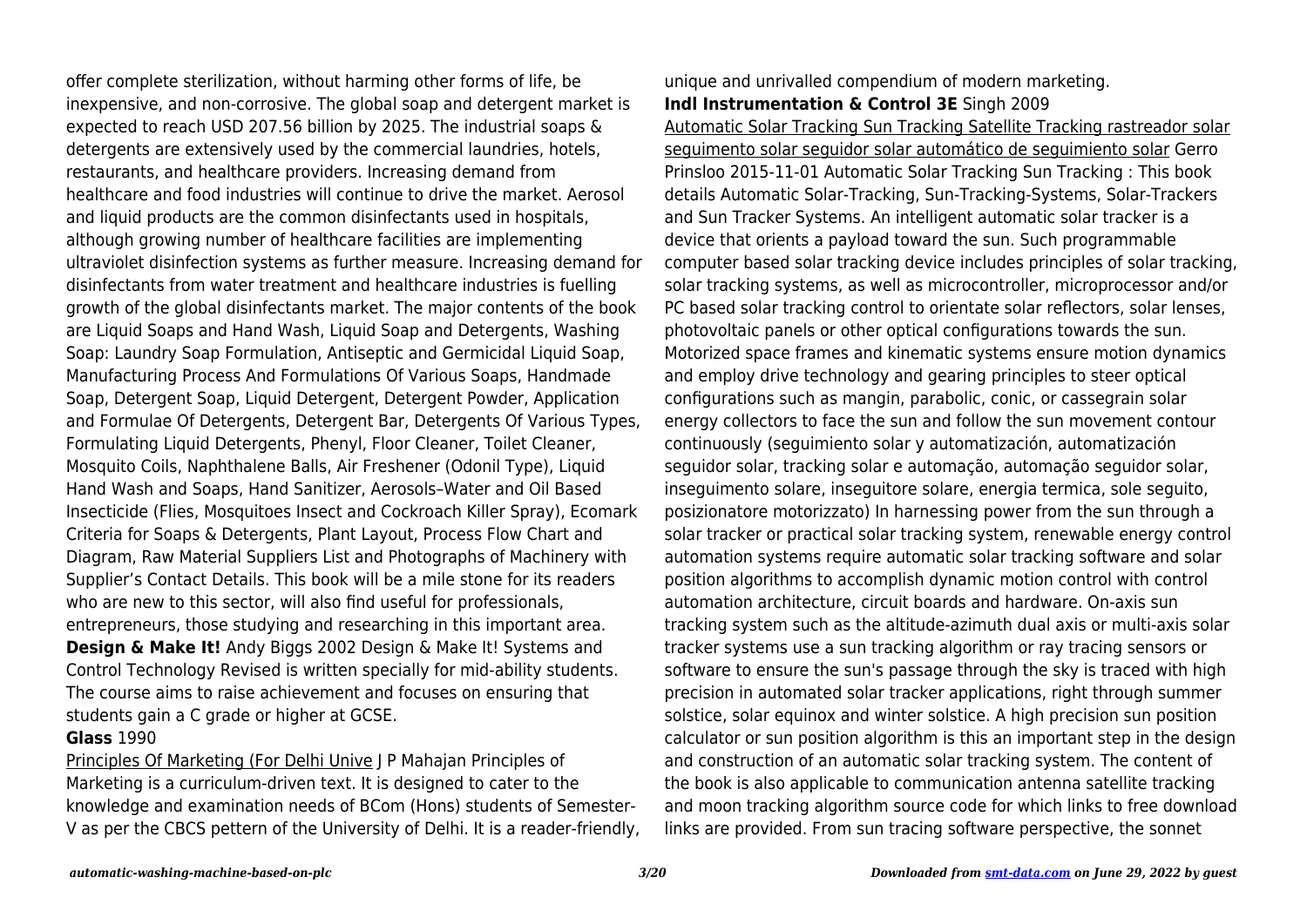Tracing The Sun has a literal meaning. Within the context of sun track and trace, this book explains that the sun's daily path across the sky is directed by relatively simple principles, and if grasped/understood, then it is relatively easy to trace the sun with sun following software. Sun position computer software for tracing the sun are available as open source code, sources that is listed in this book. The book also describes the use of satellite tracking software and mechanisms in solar tracking applications. Ironically there was even a system called sun chaser, said to have been a solar positioner system known for chasing the sun throughout the day. Using solar equations in an electronic circuit for automatic solar tracking is quite simple, even if you are a novice, but mathematical solar equations are over complicated by academic experts and professors in text-books, journal articles and internet websites. In terms of solar hobbies, scholars, students and Hobbyist's looking at solar tracking electronics or PC programs for solar tracking are usually overcome by the sheer volume of scientific material and internet resources, which leaves many developers in frustration when search for simple experimental solar tracking source-code for their on-axis suntracking systems. This booklet will simplify the search for the mystical sun tracking formulas for your sun tracker innovation and help you develop your own autonomous solar tracking controller. By directing the solar collector directly into the sun, a solar harvesting means or device can harness sunlight or thermal heat. This is achieved with the help of sun angle formulas, solar angle formulas or solar tracking procedures for the calculation of sun's position in the sky. Automatic sun tracking system software includes algorithms for solar altitude azimuth angle calculations required in following the sun across the sky. In using the longitude, latitude GPS coordinates of the solar tracker location, these sun tracking software tools supports precision solar tracking by determining the solar altitude-azimuth coordinates for the sun trajectory in altitude-azimuth tracking at the tracker location, using certain sun angle formulas in sun vector calculations. Instead of follow the sun software, a sun tracking sensor such as a sun sensor or webcam or video camera with vision based sun following image processing software can also be used to determine

the position of the sun optically. Such optical feedback devices are often used in solar panel tracking systems and dish tracking systems. Dynamic sun tracing is also used in solar surveying, DNI analyser and sun surveying systems that build solar infographics maps with solar radiance, irradiance and DNI models for GIS (geographical information system). In this way geospatial methods on solar/environment interaction makes use use of geospatial technologies (GIS, Remote Sensing, and Cartography). Climatic data and weather station or weather center data, as well as queries from sky servers and solar resource database systems (i.e. on DB2, Sybase, Oracle, SQL, MySQL) may also be associated with solar GIS maps. In such solar resource modelling systems, a pyranometer or solarimeter is normally used in addition to measure direct and indirect, scattered, dispersed, reflective radiation for a particular geographical location. Sunlight analysis is important in flash photography where photographic lighting are important for photographers. GIS systems are used by architects who add sun shadow applets to study architectural shading or sun shadow analysis, solar flux calculations, optical modelling or to perform weather modelling. Such systems often employ a computer operated telescope type mechanism with ray tracing program software as a solar navigator or sun tracer that determines the solar position and intensity. The purpose of this booklet is to assist developers to track and trace suitable source-code and solar tracking algorithms for their application, whether a hobbyist, scientist, technician or engineer. Many open-source sun following and tracking algorithms and source-code for solar tracking programs and modules are freely available to download on the internet today. Certain proprietary solar tracker kits and solar tracking controllers include a software development kit SDK for its application programming interface API attributes (Pebble). Widget libraries, widget toolkits, GUI toolkit and UX libraries with graphical control elements are also available to construct the graphical user interface (GUI) for your solar tracking or solar power monitoring program. The solar library used by solar position calculators, solar simulation software and solar contour calculators include machine program code for the solar hardware controller which are software programmed into Micro-controllers,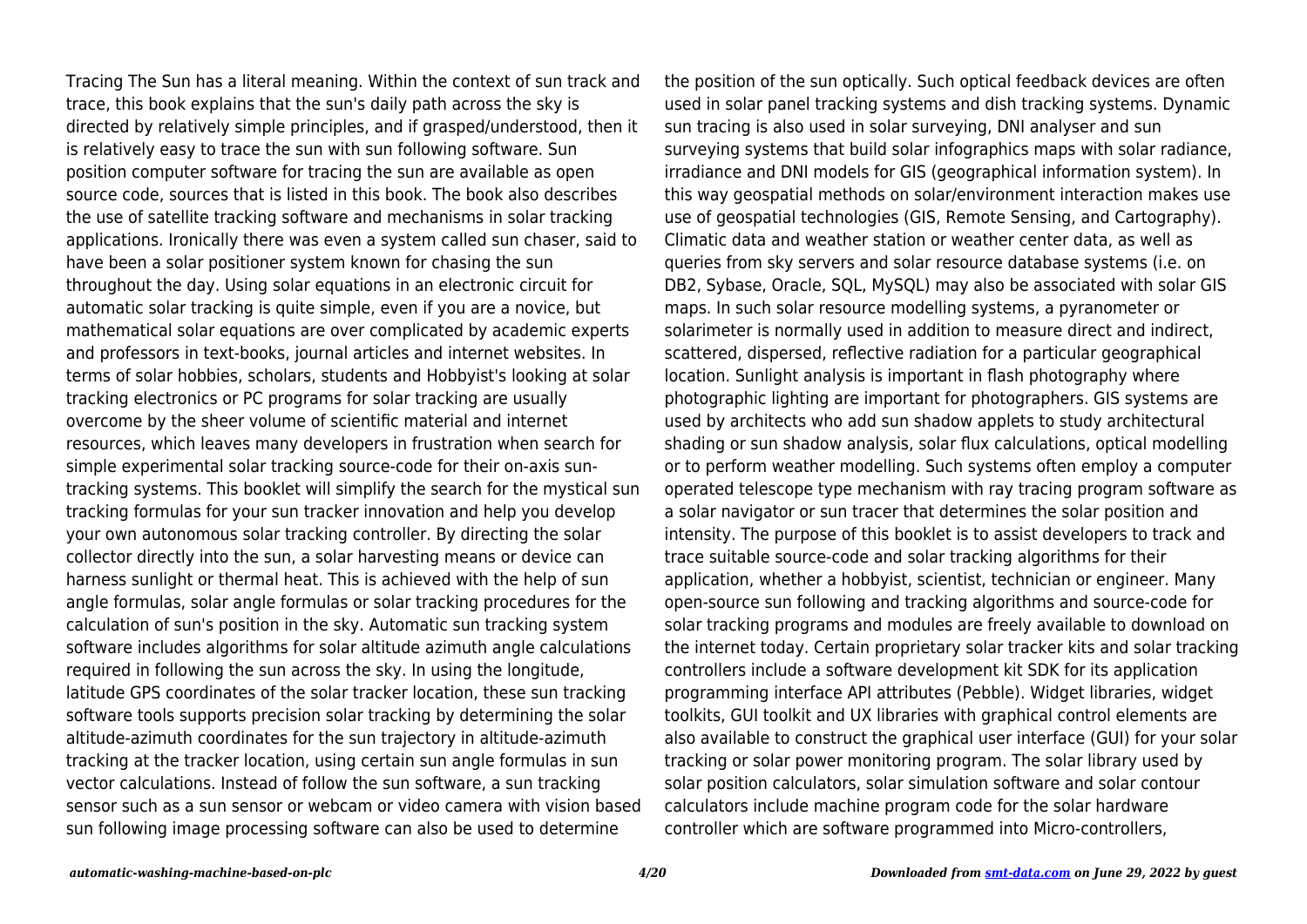Programmable Logic Controllers PLC, programmable gate arrays, Arduino processor or PIC processor. PC based solar tracking is also high in demand using C++, Visual Basic VB, as well as MS Windows, Linux and Apple Mac based operating systems for sun path tables on Matlab, Excel. Some books and internet webpages use other terms, such as: sun angle calculator, sun position calculator or solar angle calculator. As said, such software code calculate the solar azimuth angle, solar altitude angle, solar elevation angle or the solar Zenith angle (Zenith solar angle is simply referenced from vertical plane, the mirror of the elevation angle measured from the horizontal or ground plane level). Similar software code is also used in solar calculator apps or the solar power calculator apps for IOS and Android smartphone devices. Most of these smartphone solar mobile apps show the sun path and sun-angles for any location and date over a 24 hour period. Some smartphones include augmented reality features in which you can physically see and look at the solar path through your cell phone camera or mobile phone camera at your phone's specific GPS location. In the computer programming and digital signal processing (DSP) environment, (free/open source) program code are available for VB, .Net, Delphi, Python, C, C+, C++, PHP, Swift, ADM, F, Flash, Basic, QBasic, GBasic, KBasic, SIMPL language, Squirrel, Solaris, Assembly language on operating systems such as MS Windows, Apple Mac, DOS or Linux OS. Software algorithms predicting position of the sun in the sky are commonly available as graphical programming platforms such as Matlab (Mathworks), Simulink models, Java applets, TRNSYS simulations, Scada system apps, Labview module, Beckhoff TwinCAT (Visual Studio), Siemens SPA, mobile and iphone apps, Android or iOS tablet apps, and so forth. At the same time, PLC software code for a range of sun tracking automation technology can follow the profile of sun in sky for Siemens, HP, Panasonic, ABB, Allan Bradley, OMRON, SEW, Festo, Beckhoff, Rockwell, Schneider, Endress Hauser, Fudji electric. Honeywell, Fuchs, Yokonawa, or Muthibishi platforms. Sun path projection software are also available for a range of modular IPC embedded PC motherboards, Industrial PC, PLC (Programmable Logic Controller) and PAC (Programmable Automation Controller) such as the Siemens S7-1200 or

Siemens Logo, Beckhoff IPC or CX series, OMRON PLC, Ercam PLC, AC500plc ABB, National Instruments NI PXI or NI cRIO, PIC processor, Intel 8051/8085, IBM (Cell, Power, Brain or Truenorth series), FPGA (Xilinx Altera Nios), Intel, Xeon, Atmel megaAVR, MPU, Maple, Teensy, MSP, XMOS, Xbee, ARM, Raspberry Pi, Eagle, Arduino or Arduino AtMega microcontroller, with servo motor, stepper motor, direct current DC pulse width modulation PWM (current driver) or alternating current AC SPS or IPC variable frequency drives VFD motor drives (also termed adjustablefrequency drive, variable-speed drive, AC drive, micro drive or inverter drive) for electrical, mechatronic, pneumatic, or hydraulic solar tracking actuators. The above motion control and robot control systems include analogue or digital interfacing ports on the processors to allow for tracker angle orientation feedback control through one or a combination of angle sensor or angle encoder, shaft encoder, precision encoder, optical encoder, magnetic encoder, direction encoder, rotational encoder, chip encoder, tilt sensor, inclination sensor, or pitch sensor. Note that the tracker's elevation or zenith axis angle may measured using an altitude angle-, declination angle-, inclination angle-, pitch angle-, or vertical angle-, zenith angle- sensor or inclinometer. Similarly the tracker's azimuth axis angle be measured with a azimuth angle-, horizontal angle-, or roll angle- sensor. Chip integrated accelerometer magnetometer gyroscope type angle sensors can also be used to calculate displacement. Other options include the use of thermal imaging systems such as a Fluke thermal imager, or robotic or vision based solar tracker systems that employ face tracking, head tracking, hand tracking, eye tracking and car tracking principles in solar tracking. With unattended decentralised rural, island, isolated, or autonomous off-grid power installations, remote control, monitoring, data acquisition, digital datalogging and online measurement and verification equipment becomes crucial. It assists the operator with supervisory control to monitor the efficiency of remote renewable energy resources and systems and provide valuable webbased feedback in terms of CO2 and clean development mechanism (CDM) reporting. A power quality analyser for diagnostics through internet, WiFi and cellular mobile links is most valuable in frontline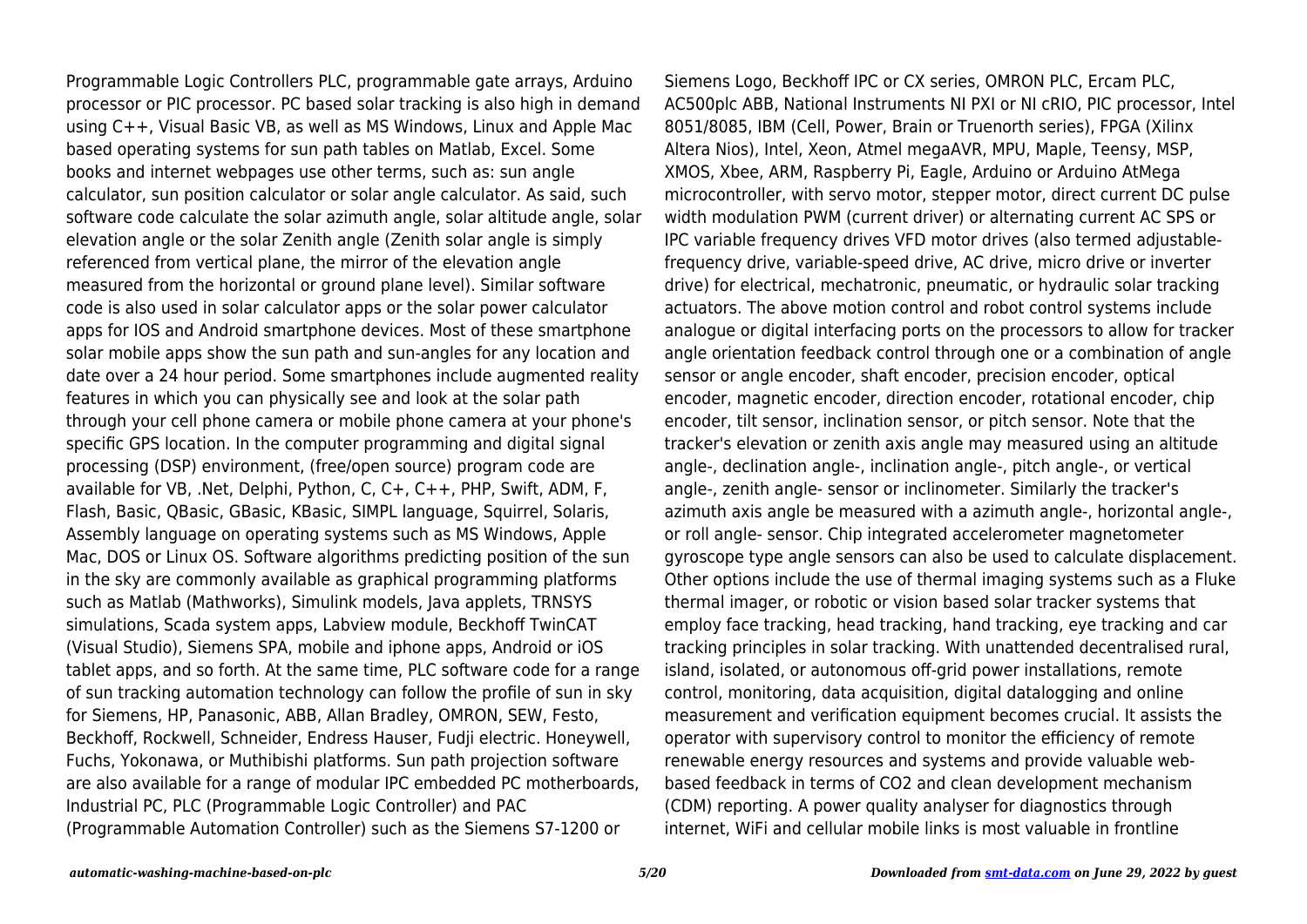troubleshooting and predictive maintenance, where quick diagnostic analysis is required to detect and prevent power quality issues. Solar tracker applications cover a wide spectrum of solar applications and solar assisted application, including concentrated solar power generation, solar desalination, solar water purification, solar steam generation, solar electricity generation, solar industrial process heat, solar thermal heat storage, solar food dryers, solar water pumping, hydrogen production from methane or producing hydrogen and oxygen from water (HHO) through electrolysis. Many patented or non-patented solar apparatus include tracking in solar apparatus for solar electric generator, solar desalinator, solar steam engine, solar ice maker, solar water purifier, solar cooling, solar refrigeration, USB solar charger, solar phone charging, portable solar charging tracker, solar coffee brewing, solar cooking or solar dying means. Your project may be the next breakthrough or patent, but your invention is held back by frustration in search for the sun tracker you require for your solar powered appliance, solar generator, solar tracker robot, solar freezer, solar cooker, solar drier, solar pump, solar freezer, or solar dryer project. Whether your solar electronic circuit diagram include a simplified solar controller design in a solar electricity project, solar power kit, solar hobby kit, solar steam generator, solar hot water system, solar ice maker, solar desalinator, hobbyist solar panels, hobby robot, or if you are developing professional or hobby electronics for a solar utility or micro scale solar powerplant for your own solar farm or solar farming, this publication may help accelerate the development of your solar tracking innovation. Lately, solar polygeneration, solar trigeneration (solar triple generation), and solar quad generation (adding delivery of steam, liquid/gaseous fuel, or capture food-grade CO\$\_2\$) systems have need for automatic solar tracking. These systems are known for significant efficiency increases in energy yield as a result of the integration and re-use of waste or residual heat and are suitable for compact packaged micro solar powerplants that could be manufactured and transported in kit-form and operate on a plug-and play basis. Typical hybrid solar power systems include compact or packaged solar micro combined heat and power (CHP or mCHP) or solar micro combined,

cooling, heating and power (CCHP, CHPC, mCCHP, or mCHPC) systems used in distributed power generation. These systems are often combined in concentrated solar CSP and CPV smart microgrid configurations for offgrid rural, island or isolated microgrid, minigrid and distributed power renewable energy systems. Solar tracking algorithms are also used in modelling of trigeneration systems using Matlab Simulink (Modelica or TRNSYS) platform as well as in automation and control of renewable energy systems through intelligent parsing, multi-objective, adaptive learning control and control optimization strategies. Solar tracking algorithms also find application in developing solar models for country or location specific solar studies, for example in terms of measuring or analysis of the fluctuations of the solar radiation (i.e. direct and diffuse radiation) in a particular area. Solar DNI, solar irradiance and atmospheric information and models can thus be integrated into a solar map, solar atlas or geographical information systems (GIS). Such models allows for defining local parameters for specific regions that may be valuable in terms of the evaluation of different solar in photovoltaic of CSP systems on simulation and synthesis platforms such as Matlab and Simulink or in linear or multi-objective optimization algorithm platforms such as COMPOSE, EnergyPLAN or DER-CAM. A dual-axis solar tracker and singleaxis solar tracker may use a sun tracker program or sun tracker algorithm to position a solar dish, solar panel array, heliostat array, PV panel, solar antenna or infrared solar nantenna. A self-tracking solar concentrator performs automatic solar tracking by computing the solar vector. Solar position algorithms (TwinCAT, SPA, or PSA Algorithms) use an astronomical algorithm to calculate the position of the sun. It uses astronomical software algorithms and equations for solar tracking in the calculation of sun's position in the sky for each location on the earth at any time of day. Like an optical solar telescope, the solar position algorithm pin-points the solar reflector at the sun and locks onto the sun's position to track the sun across the sky as the sun progresses throughout the day. Optical sensors such as photodiodes, light-dependant-resistors (LDR) or photoresistors are used as optical accuracy feedback devices. Lately we also included a section in the book (with links to microprocessor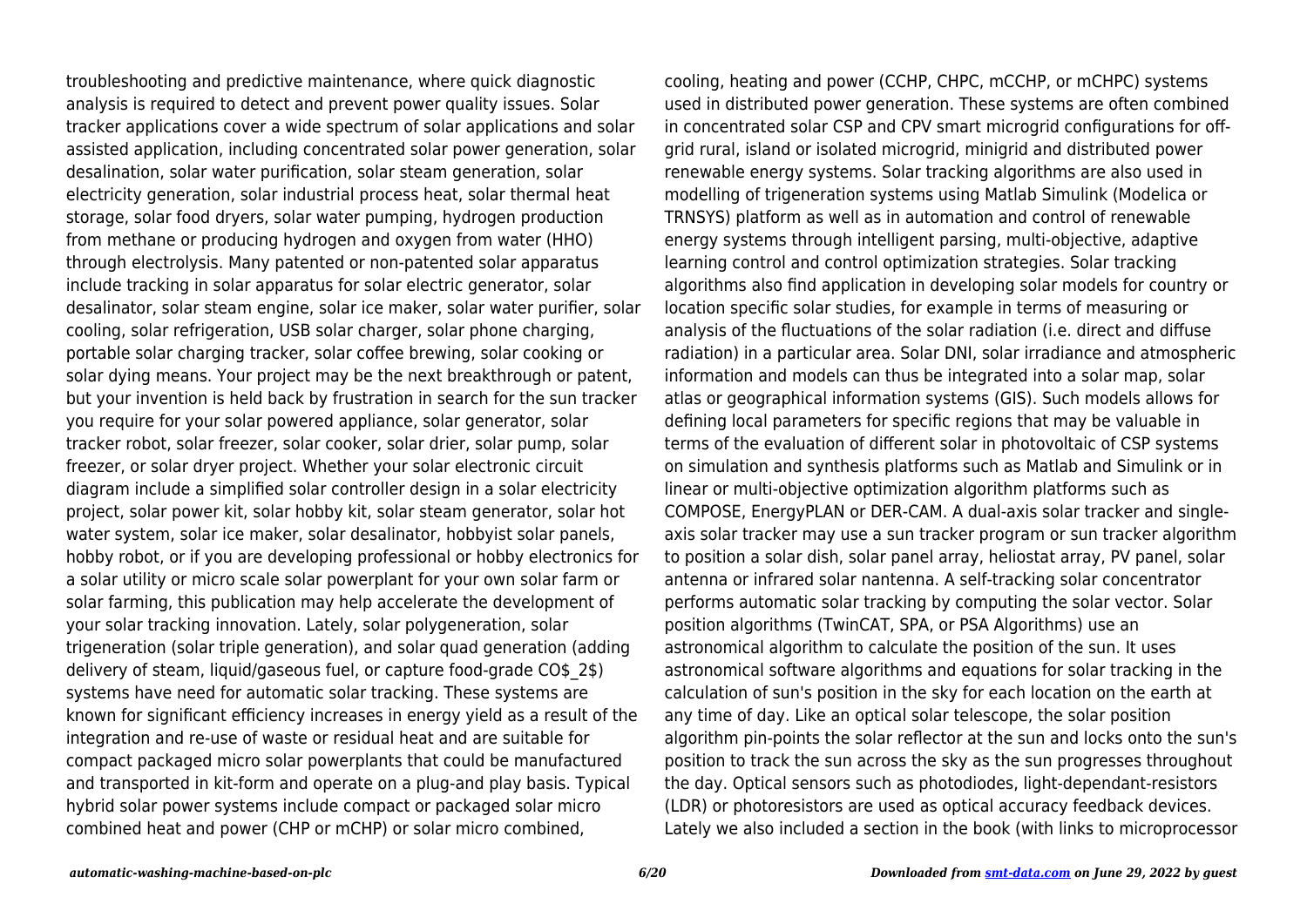code) on how the PixArt Wii infrared camera in the Wii remote or Wiimote may be used in infrared solar tracking applications. In order to harvest free energy from the sun, some automatic solar positioning systems use an optical means to direct the solar tracking device. These solar tracking strategies use optical tracking techniques, such as a sun sensor means, to direct sun rays onto a silicon or CMOS substrate to determine the X and Y coordinates of the sun's position. In a solar mems sun-sensor device, incident sunlight enters the sun sensor through a small pin-hole in a mask plate where light is exposed to a silicon substrate. In a web-camera or camera image processing sun tracking and sun following means, object tracking software performs multi object tracking or moving object tracking methods. In an solar object tracking technique, image processing software performs mathematical processing to box the outline of the apparent solar disc or sun blob within the captured image frame, while sunlocalization is performed with an edge detection algorithm to determine the solar vector coordinates. An automated positioning system help maximize the yields of solar power plants through solar tracking control to harness sun's energy. In such renewable energy systems, the solar panel positioning system uses a sun tracking techniques and a solar angle calculator in positioning PV panels in photovoltaic systems and concentrated photovoltaic CPV systems. Automatic on-axis solar tracking in a PV solar tracking system can be dual-axis sun tracking or single-axis sun solar tracking. It is known that a motorized positioning system in a photovoltaic panel tracker increase energy yield and ensures increased power output, even in a single axis solar tracking configuration. Other applications such as robotic solar tracker or robotic solar tracking system uses robotica with artificial intelligence in the control optimization of energy yield in solar harvesting through a robotic tracking system. Automatic positioning systems in solar tracking designs are also used in other free energy generators, such as concentrated solar thermal power CSP and dish Stirling systems. The sun tracking device in a solar collector in a solar concentrator or solar collector Such a performs on-axis solar tracking, a dual axis solar tracker assists to harness energy from the sun through an optical solar collector, which can be a parabolic mirror,

parabolic reflector, Fresnel lens or mirror array/matrix. A parabolic dish or reflector is dynamically steered using a transmission system or solar tracking slew drive mean. In steering the dish to face the sun, the power dish actuator and actuation means in a parabolic dish system optically focusses the sun's energy on the focal point of a parabolic dish or solar concentrating means. A Stirling engine, solar heat pipe, thermosyphin, solar phase change material PCM receiver, or a fibre optic sunlight receiver means is located at the focal point of the solar concentrator. The dish Stirling engine configuration is referred to as a dish Stirling system or Stirling power generation system. Hybrid solar power systems (used in combination with biogas, biofuel, petrol, ethanol, diesel, natural gas or PNG) use a combination of power sources to harness and store solar energy in a storage medium. Any multitude of energy sources can be combined through the use of controllers and the energy stored in batteries, phase change material, thermal heat storage, and in cogeneration form converted to the required power using thermodynamic cycles (organic Rankin, Brayton cycle, micro turbine, Stirling) with an inverter and charge controller.

## **Electrical Instrumentation and Process Control (For UPTU,**

**Lucknow)** Navani J.P. & Sapra Sonal 2015 This book is written in a simple and easy-to-understand language to explain the fundamental concepts of the subject. The book presents the subject of EIPC in a comprehensive manner to the students at undergraduate level.This book not only covers the entire scope of the subject but also explains the philosophy of the subject. This makes the understanding of the subject more clear and interesting. The book will be very useful not only to the students but also to the faculty members.

**Membrane Technology in Water and Wastewater Treatment** Peter Hillis 2007-10-31 Presenting a useful reference to the current state of membrane technology and its likely future growth, this book covers all aspects of the technology and its applications in the water industry. Drawing on the experience of international experts, Membrane Technology in Water and Wastewater Treatment encompasses many practical applications of specific membranes, including MF, UF, NF, RO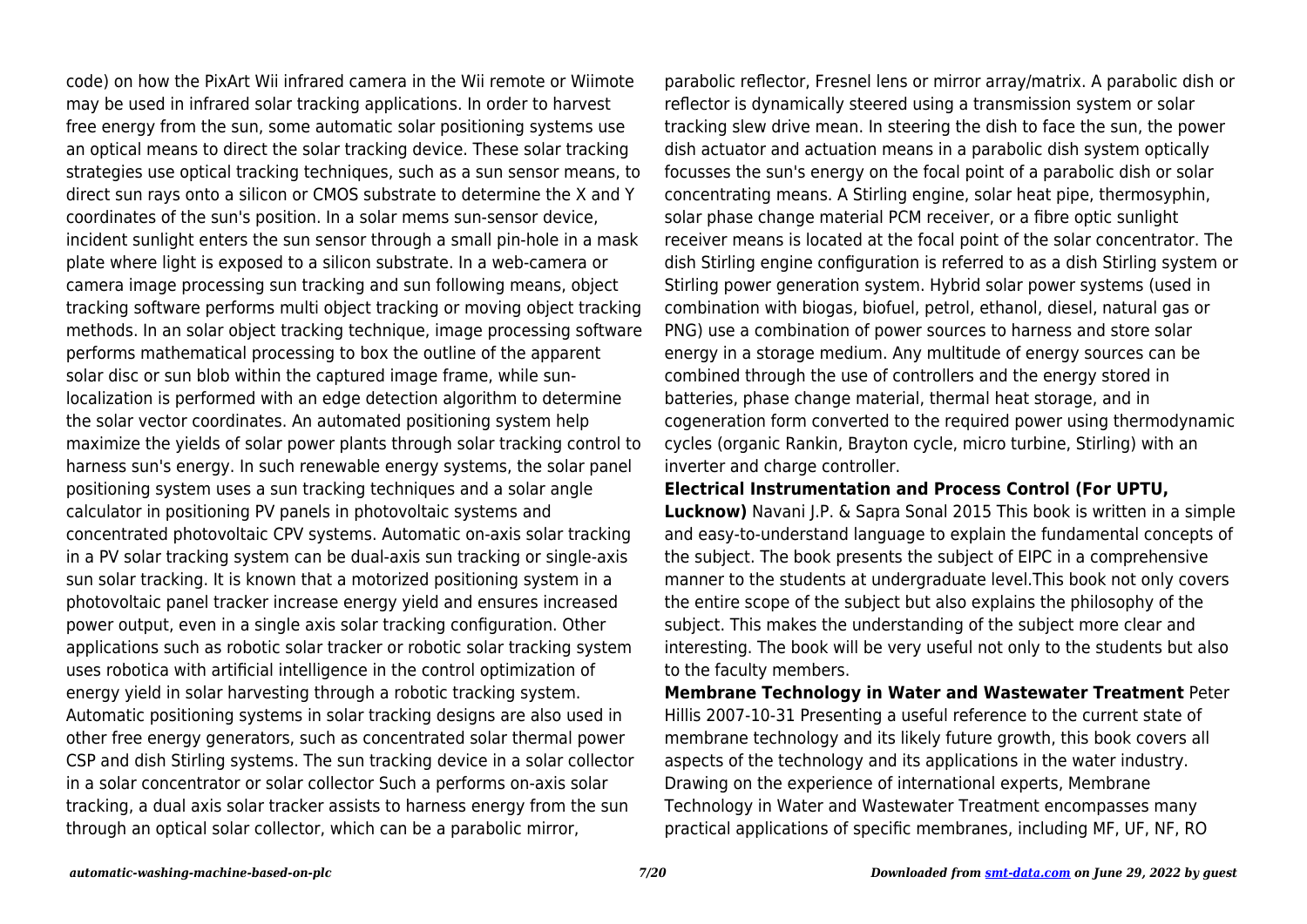and EDR, in the treatment of ground and surface water, backwash water, seawater, and industrial and domestic wastewater. Novel applications, process enhancements and the latest systems are also discussed. This book is an excellent guide to membrane technology and will be of great interest to water companies, industrialists, legislative bodies and anyone with an interest in the technology or its applications.

#### **Central to Design, Central to Industry** 1982

**Fibre2Fashion - Textile Magazine - December 2017** Fibre2Fashion Fibre2Fashion magazine—the print venture of Fibre2Fashion.com since 2011—is circulated among a carefully-chosen target audience globally, and reaches the desks of top management and decision-makers in the textiles, apparel and fashion industry. As one of India's leading industry magazines for the entire textile value chain, Fibre2Fashion Magazine takes the reader beyond the mundane headlines, and analyses issues indepth.

Electronic Measurements and Instrumentation J.G. Joshi This book provides comprehensive coverage of basic measurement system, development in instrumentation systems. It covers both analog and digital instruments in detailed manner. It also provides the information regarding principle, operation and construction of different instruments, recorders and display devices. Special Chapters 4 and 5 are devoted for measurement of electrical and non-elements and data acquisition systems. It gives an exhaustive treatment of different type of controllers used in process control. This book is simple, up-to-date and maintains proper balance between theoretical and practical aspects regarding instrumentation systems. It is useful to Degree and Diploma students in Electronics and Instrumentation Engineering and also useful for AMIE students.

Practical Solar Tracking Automatic Solar Tracking Sun Tracking Автоматическое удержание Солнечная слежения ВС ПППППППППП Gerro Prinsloo 2015-11-01 This book details Practical Solar Energy Harvesting, Automatic Solar-Tracking, Sun-Tracking-Systems, Solar-Trackers and Sun Tracker Systems using motorized automatic positioning concepts and control principles. An intelligent automatic solar tracker is a device that orients a payload toward the sun. Such programmable computer based solar tracking device includes principles of solar tracking, solar tracking systems, as well as microcontroller, microprocessor and/or PC based solar tracking control to orientate solar reflectors, solar lenses, photovoltaic panels or other optical configurations towards the sun. Motorized space frames and kinematic systems ensure motion dynamics and employ drive technology and gearing principles to steer optical configurations such as mangin, parabolic, conic, or cassegrain solar energy collectors to face the sun and follow the sun movement contour continuously. In general, the book may benefit solar research and solar energy applications in countries such as Africa, Mediterranean, Italy, Spain, Greece, USA, Mexico, South America, Brazilia, Argentina, Chili, India, Malaysia, Middle East, UAE, Russia, Japan and China. This book on practical automatic Solar-Tracking Sun-Tracking is in .PDF format and can easily be converted to the .EPUB .MOBI .AZW .ePub .FB2 .LIT .LRF .MOBI .PDB .PDF .TCR formats for smartphones and Kindle by using the ebook.online-convert.com facility. The content of the book is also applicable to communication antenna satellite tracking and moon tracking algorithm source code for which links to free download links are provided. In harnessing power from the sun through a solar tracker or practical solar tracking system, renewable energy control automation systems require automatic solar tracking software and solar position algorithms to accomplish dynamic motion control with control automation architecture, circuit boards and hardware. On-axis sun tracking system such as the altitude-azimuth dual axis or multi-axis solar tracker systems use a sun tracking algorithm or ray tracing sensors or software to ensure the sun's passage through the sky is traced with high precision in automated solar tracker applications, right through summer solstice, solar equinox and winter solstice. A high precision sun position calculator or sun position algorithm is this an important step in the design and construction of an automatic solar tracking system. From sun tracing software perspective, the sonnet Tracing The Sun has a literal meaning. Within the context of sun track and trace, this book explains that the sun's daily path across the sky is directed by relatively simple principles, and if grasped/understood,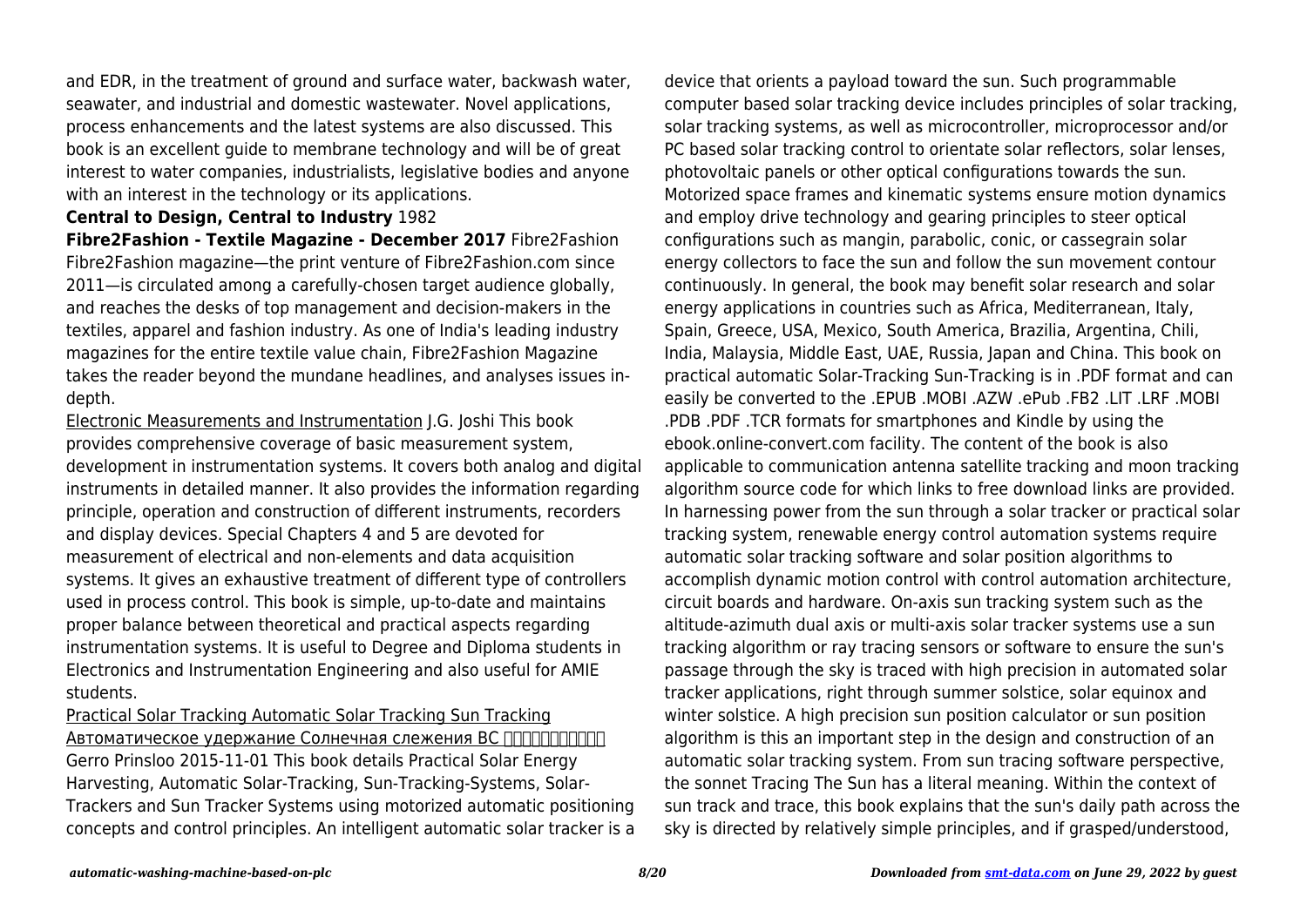then it is relatively easy to trace the sun with sun following software. Sun position computer software for tracing the sun are available as open source code, sources that is listed in this book. Ironically there was even a system called sun chaser, said to have been a solar positioner system known for chasing the sun throughout the day. Using solar equations in an electronic circuit for automatic solar tracking is quite simple, even if you are a novice, but mathematical solar equations are over complicated by academic experts and professors in text-books, journal articles and internet websites. In terms of solar hobbies, scholars, students and Hobbyist's looking at solar tracking electronics or PC programs for solar tracking are usually overcome by the sheer volume of scientific material and internet resources, which leaves many developers in frustration when search for simple experimental solar tracking source-code for their on-axis sun-tracking systems. This booklet will simplify the search for the mystical sun tracking formulas for your sun tracker innovation and help you develop your own autonomous solar tracking controller. By directing the solar collector directly into the sun, a solar harvesting means or device can harness sunlight or thermal heat. This is achieved with the help of sun angle formulas, solar angle formulas or solar tracking procedures for the calculation of sun's position in the sky. Automatic sun tracking system software includes algorithms for solar altitude azimuth angle calculations required in following the sun across the sky. In using the longitude, latitude GPS coordinates of the solar tracker location, these sun tracking software tools supports precision solar tracking by determining the solar altitude-azimuth coordinates for the sun trajectory in altitude-azimuth tracking at the tracker location, using certain sun angle formulas in sun vector calculations. Instead of follow the sun software, a sun tracking sensor such as a sun sensor or webcam or video camera with vision based sun following image processing software can also be used to determine the position of the sun optically. Such optical feedback devices are often used in solar panel tracking systems and dish tracking systems. Dynamic sun tracing is also used in solar surveying, DNI analyser and sun surveying systems that build solar infographics maps with solar radiance, irradiance and DNI models for GIS (geographical information system). In

this way geospatial methods on solar/environment interaction makes use use of geospatial technologies (GIS, Remote Sensing, and Cartography). Climatic data and weather station or weather center data, as well as queries from sky servers and solar resource database systems (i.e. on DB2, Sybase, Oracle, SQL, MySQL) may also be associated with solar GIS maps. In such solar resource modelling systems, a pyranometer or solarimeter is normally used in addition to measure direct and indirect, scattered, dispersed, reflective radiation for a particular geographical location. Sunlight analysis is important in flash photography where photographic lighting are important for photographers. GIS systems are used by architects who add sun shadow applets to study architectural shading or sun shadow analysis, solar flux calculations, optical modelling or to perform weather modelling. Such systems often employ a computer operated telescope type mechanism with ray tracing program software as a solar navigator or sun tracer that determines the solar position and intensity. The purpose of this booklet is to assist developers to track and trace suitable source-code and solar tracking algorithms for their application, whether a hobbyist, scientist, technician or engineer. Many open-source sun following and tracking algorithms and source-code for solar tracking programs and modules are freely available to download on the internet today. Certain proprietary solar tracker kits and solar tracking controllers include a software development kit SDK for its application programming interface API attributes (Pebble). Widget libraries, widget toolkits, GUI toolkit and UX libraries with graphical control elements are also available to construct the graphical user interface (GUI) for your solar tracking or solar power monitoring program. The solar library used by solar position calculators, solar simulation software and solar contour calculators include machine program code for the solar hardware controller which are software programmed into Micro-controllers, Programmable Logic Controllers PLC, programmable gate arrays, Arduino processor or PIC processor. PC based solar tracking is also high in demand using C++, Visual Basic VB, as well as MS Windows, Linux and Apple Mac based operating systems for sun path tables on Matlab, Excel. Some books and internet webpages use other terms, such as: sun angle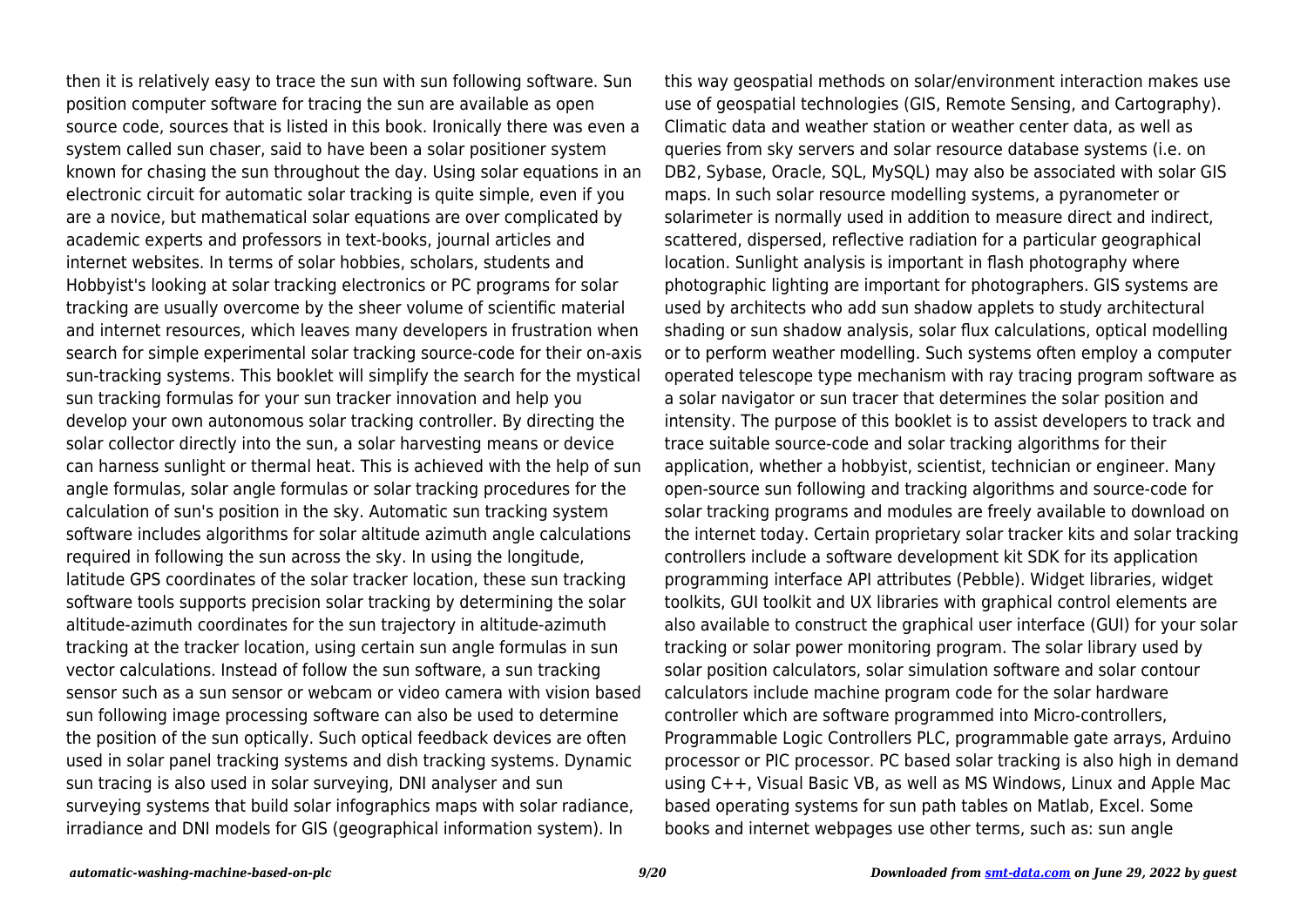calculator, sun position calculator or solar angle calculator. As said, such software code calculate the solar azimuth angle, solar altitude angle, solar elevation angle or the solar Zenith angle (Zenith solar angle is simply referenced from vertical plane, the mirror of the elevation angle measured from the horizontal or ground plane level). Similar software code is also used in solar calculator apps or the solar power calculator apps for IOS and Android smartphone devices. Most of these smartphone solar mobile apps show the sun path and sun-angles for any location and date over a 24 hour period. Some smartphones include augmented reality features in which you can physically see and look at the solar path through your cell phone camera or mobile phone camera at your phone's specific GPS location. In the computer programming and digital signal processing (DSP) environment, (free/open source) program code are available for VB, .Net, Delphi, Python, C, C+, C++, PHP, Swift, ADM, F, Flash, Basic, QBasic, GBasic, KBasic, SIMPL language, Squirrel, Solaris, Assembly language on operating systems such as MS Windows, Apple Mac, DOS or Linux OS. Software algorithms predicting position of the sun in the sky are commonly available as graphical programming platforms such as Matlab (Mathworks), Simulink models, Java applets, TRNSYS simulations, Scada system apps, Labview module, Beckhoff TwinCAT (Visual Studio), Siemens SPA, mobile and iphone apps, Android or iOS tablet apps, and so forth. At the same time, PLC software code for a range of sun tracking automation technology can follow the profile of sun in sky for Siemens, HP, Panasonic, ABB, Allan Bradley, OMRON, SEW, Festo, Beckhoff, Rockwell, Schneider, Endress Hauser, Fudji electric. Honeywell, Fuchs, Yokonawa, or Muthibishi platforms. Sun path projection software are also available for a range of modular IPC embedded PC motherboards, Industrial PC, PLC (Programmable Logic Controller) and PAC (Programmable Automation Controller) such as the Siemens S7-1200 or Siemens Logo, Beckhoff IPC or CX series, OMRON PLC, Ercam PLC, AC500plc ABB, National Instruments NI PXI or NI cRIO, PIC processor, Intel 8051/8085, IBM (Cell, Power, Brain or Truenorth series), FPGA (Xilinx Altera Nios), Intel, Xeon, Atmel megaAVR, MPU, Maple, Teensy, MSP, XMOS, Xbee, ARM, Raspberry Pi, Eagle, Arduino or Arduino AtMega

microcontroller, with servo motor, stepper motor, direct current DC pulse width modulation PWM (current driver) or alternating current AC SPS or IPC variable frequency drives VFD motor drives (also termed adjustablefrequency drive, variable-speed drive, AC drive, micro drive or inverter drive) for electrical, mechatronic, pneumatic, or hydraulic solar tracking actuators. The above motion control and robot control systems include analogue or digital interfacing ports on the processors to allow for tracker angle orientation feedback control through one or a combination of angle sensor or angle encoder, shaft encoder, precision encoder, optical encoder, magnetic encoder, direction encoder, rotational encoder, chip encoder, tilt sensor, inclination sensor, or pitch sensor. Note that the tracker's elevation or zenith axis angle may measured using an altitude angle-, declination angle-, inclination angle-, pitch angle-, or vertical angle-, zenith angle- sensor or inclinometer. Similarly the tracker's azimuth axis angle be measured with a azimuth angle-, horizontal angle-, or roll angle- sensor. Chip integrated accelerometer magnetometer gyroscope type angle sensors can also be used to calculate displacement. Other options include the use of thermal imaging systems such as a Fluke thermal imager, or robotic or vision based solar tracker systems that employ face tracking, head tracking, hand tracking, eye tracking and car tracking principles in solar tracking. With unattended decentralised rural, island, isolated, or autonomous off-grid power installations, remote control, monitoring, data acquisition, digital datalogging and online measurement and verification equipment becomes crucial. It assists the operator with supervisory control to monitor the efficiency of remote renewable energy resources and systems and provide valuable webbased feedback in terms of CO2 and clean development mechanism (CDM) reporting. A power quality analyser for diagnostics through internet, WiFi and cellular mobile links is most valuable in frontline troubleshooting and predictive maintenance, where quick diagnostic analysis is required to detect and prevent power quality issues. Solar tracker applications cover a wide spectrum of solar applications and solar assisted application, including concentrated solar power generation, solar desalination, solar water purification, solar steam generation, solar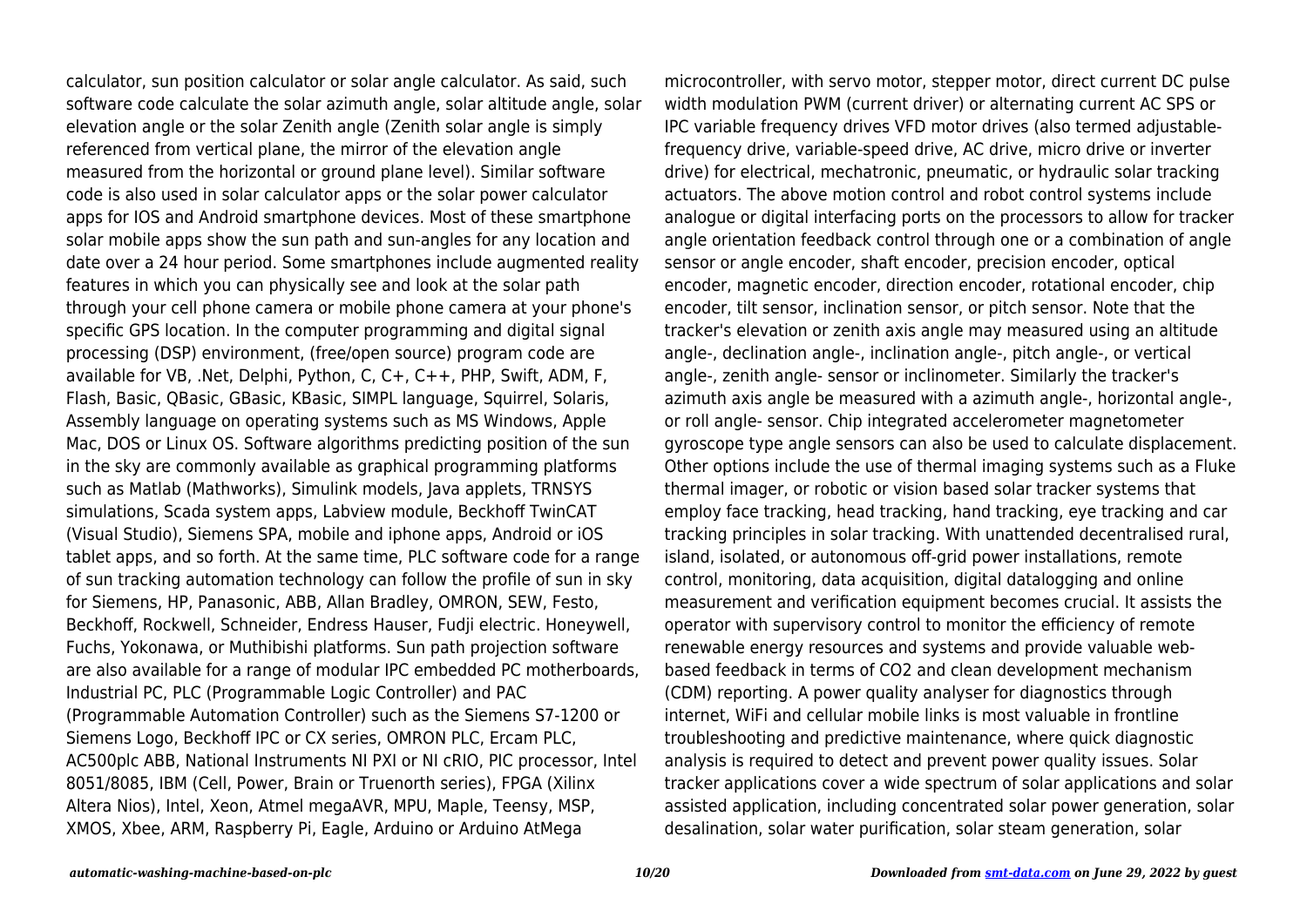electricity generation, solar industrial process heat, solar thermal heat storage, solar food dryers, solar water pumping, hydrogen production from methane or producing hydrogen and oxygen from water (HHO) through electrolysis. Many patented or non-patented solar apparatus include tracking in solar apparatus for solar electric generator, solar desalinator, solar steam engine, solar ice maker, solar water purifier, solar cooling, solar refrigeration, USB solar charger, solar phone charging, portable solar charging tracker, solar coffee brewing, solar cooking or solar dying means. Your project may be the next breakthrough or patent, but your invention is held back by frustration in search for the sun tracker you require for your solar powered appliance, solar generator, solar tracker robot, solar freezer, solar cooker, solar drier, solar pump, solar freezer, or solar dryer project. Whether your solar electronic circuit diagram include a simplified solar controller design in a solar electricity project, solar power kit, solar hobby kit, solar steam generator, solar hot water system, solar ice maker, solar desalinator, hobbyist solar panels, hobby robot, or if you are developing professional or hobby electronics for a solar utility or micro scale solar powerplant for your own solar farm or solar farming, this publication may help accelerate the development of your solar tracking innovation. Lately, solar polygeneration, solar trigeneration (solar triple generation), and solar quad generation (adding delivery of steam, liquid/gaseous fuel, or capture food-grade CO\$\_2\$) systems have need for automatic solar tracking. These systems are known for significant efficiency increases in energy yield as a result of the integration and re-use of waste or residual heat and are suitable for compact packaged micro solar powerplants that could be manufactured and transported in kit-form and operate on a plug-and play basis. Typical hybrid solar power systems include compact or packaged solar micro combined heat and power (CHP or mCHP) or solar micro combined, cooling, heating and power (CCHP, CHPC, mCCHP, or mCHPC) systems used in distributed power generation. These systems are often combined in concentrated solar CSP and CPV smart microgrid configurations for offgrid rural, island or isolated microgrid, minigrid and distributed power renewable energy systems. Solar tracking algorithms are also used in

modelling of trigeneration systems using Matlab Simulink (Modelica or TRNSYS) platform as well as in automation and control of renewable energy systems through intelligent parsing, multi-objective, adaptive learning control and control optimization strategies. Solar tracking algorithms also find application in developing solar models for country or location specific solar studies, for example in terms of measuring or analysis of the fluctuations of the solar radiation (i.e. direct and diffuse radiation) in a particular area. Solar DNI, solar irradiance and atmospheric information and models can thus be integrated into a solar map, solar atlas or geographical information systems (GIS). Such models allows for defining local parameters for specific regions that may be valuable in terms of the evaluation of different solar in photovoltaic of CSP systems on simulation and synthesis platforms such as Matlab and Simulink or in linear or multi-objective optimization algorithm platforms such as COMPOSE, EnergyPLAN or DER-CAM. A dual-axis solar tracker and singleaxis solar tracker may use a sun tracker program or sun tracker algorithm to position a solar dish, solar panel array, heliostat array, PV panel, solar antenna or infrared solar nantenna. A self-tracking solar concentrator performs automatic solar tracking by computing the solar vector. Solar position algorithms (TwinCAT, SPA, or PSA Algorithms) use an astronomical algorithm to calculate the position of the sun. It uses astronomical software algorithms and equations for solar tracking in the calculation of sun's position in the sky for each location on the earth at any time of day. Like an optical solar telescope, the solar position algorithm pin-points the solar reflector at the sun and locks onto the sun's position to track the sun across the sky as the sun progresses throughout the day. Optical sensors such as photodiodes, light-dependant-resistors (LDR) or photoresistors are used as optical accuracy feedback devices. Lately we also included a section in the book (with links to microprocessor code) on how the PixArt Wii infrared camera in the Wii remote or Wiimote may be used in infrared solar tracking applications. In order to harvest free energy from the sun, some automatic solar positioning systems use an optical means to direct the solar tracking device. These solar tracking strategies use optical tracking techniques, such as a sun sensor means, to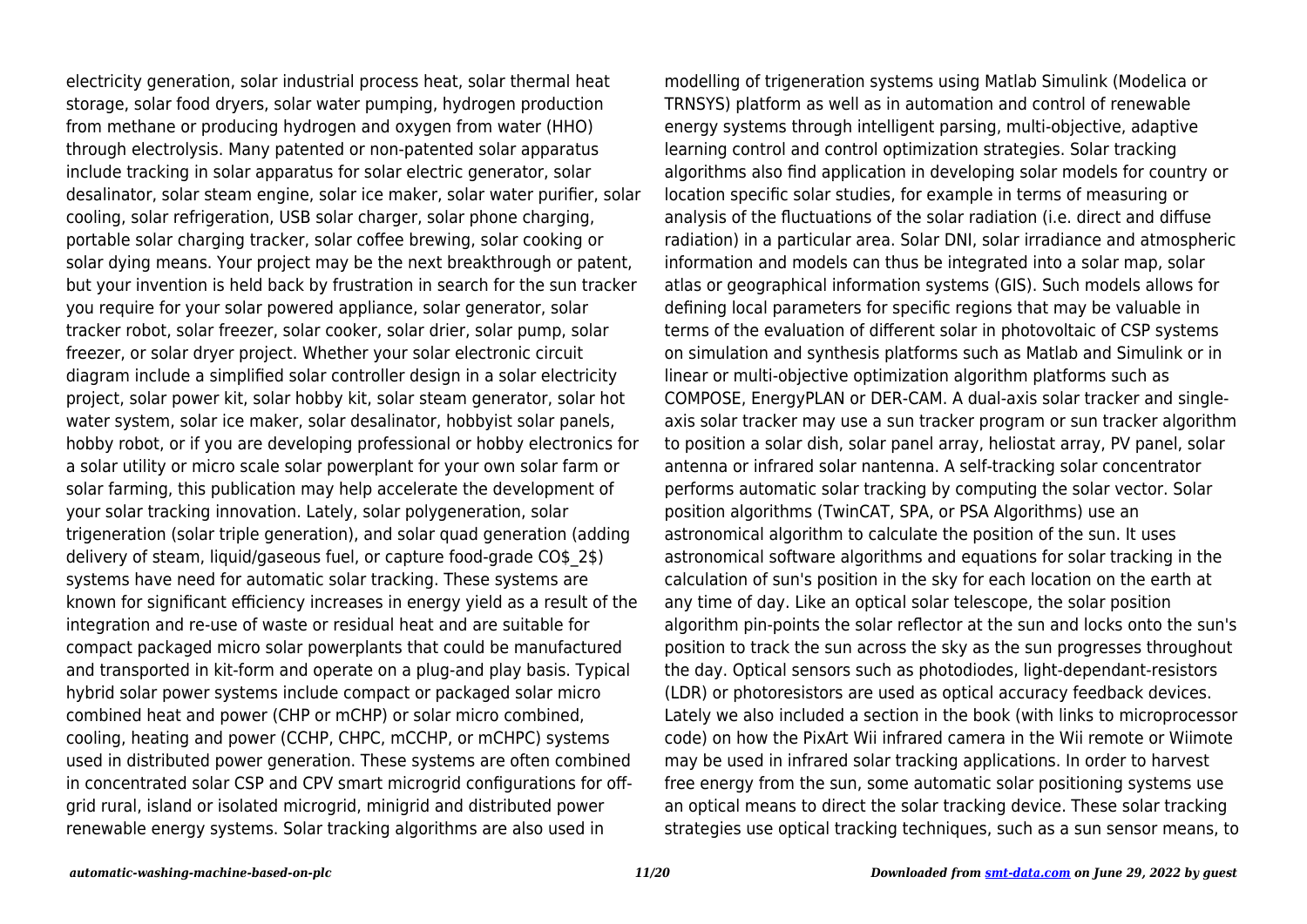direct sun rays onto a silicon or CMOS substrate to determine the X and Y coordinates of the sun's position. In a solar mems sun-sensor device, incident sunlight enters the sun sensor through a small pin-hole in a mask plate where light is exposed to a silicon substrate. In a web-camera or camera image processing sun tracking and sun following means, object tracking software performs multi object tracking or moving object tracking methods. In an solar object tracking technique, image processing software performs mathematical processing to box the outline of the apparent solar disc or sun blob within the captured image frame, while sunlocalization is performed with an edge detection algorithm to determine the solar vector coordinates. An automated positioning system help maximize the yields of solar power plants through solar tracking control to harness sun's energy. In such renewable energy systems, the solar panel positioning system uses a sun tracking techniques and a solar angle calculator in positioning PV panels in photovoltaic systems and concentrated photovoltaic CPV systems. Automatic on-axis solar tracking in a PV solar tracking system can be dual-axis sun tracking or single-axis sun solar tracking. It is known that a motorized positioning system in a photovoltaic panel tracker increase energy yield and ensures increased power output, even in a single axis solar tracking configuration. Other applications such as robotic solar tracker or robotic solar tracking system uses robotica with artificial intelligence in the control optimization of energy yield in solar harvesting through a robotic tracking system. Automatic positioning systems in solar tracking designs are also used in other free energy generators, such as concentrated solar thermal power CSP and dish Stirling systems. The sun tracking device in a solar collector in a solar concentrator or solar collector Such a performs on-axis solar tracking, a dual axis solar tracker assists to harness energy from the sun through an optical solar collector, which can be a parabolic mirror, parabolic reflector, Fresnel lens or mirror array/matrix. A parabolic dish or reflector is dynamically steered using a transmission system or solar tracking slew drive mean. In steering the dish to face the sun, the power dish actuator and actuation means in a parabolic dish system optically focusses the sun's energy on the focal point of a parabolic dish or solar

concentrating means. A Stirling engine, solar heat pipe, thermosyphin, solar phase change material PCM receiver, or a fibre optic sunlight receiver means is located at the focal point of the solar concentrator. The dish Stirling engine configuration is referred to as a dish Stirling system or Stirling power generation system. Hybrid solar power systems (used in combination with biogas, biofuel, petrol, ethanol, diesel, natural gas or PNG) use a combination of power sources to harness and store solar energy in a storage medium. Any multitude of energy sources can be combined through the use of controllers and the energy stored in batteries, phase change material, thermal heat storage, and in cogeneration form converted to the required power using thermodynamic cycles (organic Rankin, Brayton cycle, micro turbine, Stirling) with an inverter and charge controller. В этой книге подробно Автоматическая Solar-Tracking, ВС-Tracking-Systems, Solar-трекеры и ВС Tracker Systems. Интеллектуальный автоматический солнечной слежения является устройством, которое ориентирует полезную нагрузку к солнцу. Такое программируемый компьютер на основе солнечной устройство слежения включает принципы солнечной слежения, солнечных систем слежения, а также микроконтроллер, микропроцессор и / или ПК на базе управления солнечной отслеживания ориентироваться солнечных отражателей, солнечные линзы, фотоэлектрические панели или другие оптические конфигурации к ВС Моторизованные космические кадры и кинематические системы обеспечения динамики движения и использовать приводной техники и готовится принципы, чтобы направить оптические конфигурации, такие как Манжен, параболических, конических или Кассегрена солнечных коллекторов энергии, чтобы лицом к солнцу и следовать за солнцем контур движения непрерывно. В обуздывать силу от солнца через солнечный трекер или практической солнечной системы слежения, системы возобновляемых контроля энергии автоматизации требуют автоматического солнечной отслеживания программного обеспечения и алгоритмов солнечные позиции для достижения динамического контроля движения с архитектуры автоматизации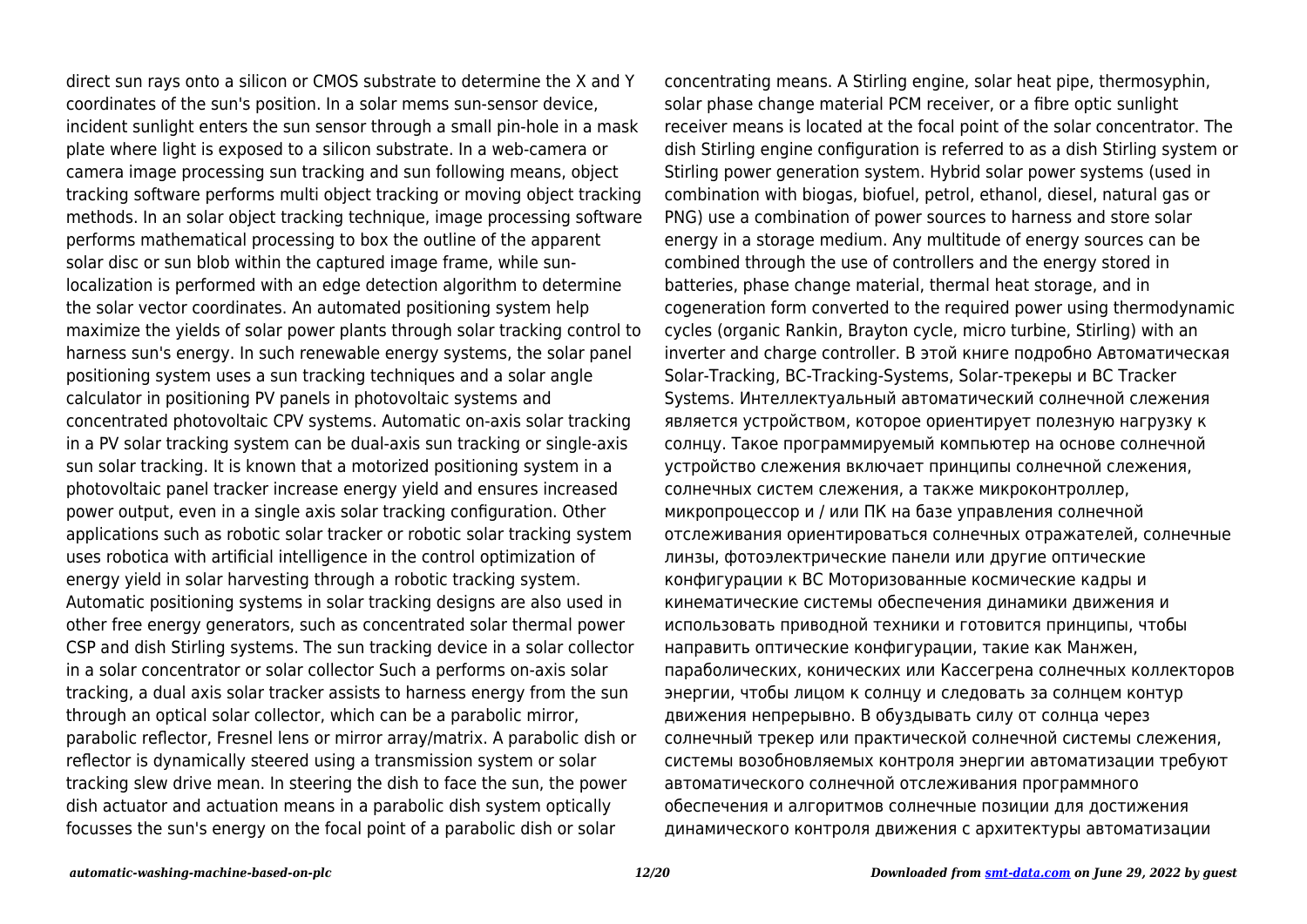управления, печатных плат и аппаратных средств. На оси системы слежения ВС, таких как высота-азимут двойной оси или многоосевые солнечные системы трекер использовать алгоритм отслеживания солнце или трассировки лучей датчиков или программное обеспечение, чтобы обеспечить прохождение солнца по небу прослеживается с высокой точностью в автоматизированных приложений Солнечная Tracker , прямо через летнего солнцестояния, солнечного равноденствия и зимнего солнцестояния.Высокая точность позиции ВС калькулятор или положение солнца алгоритм это важный шаг в проектировании и строительстве автоматической системой солнечной слежения. ППППППППППППППППППППППППППППППП 太陽跟踪系統。智能全自動太陽能跟踪器是定向向著太陽的有效載荷設備。這種可編程計算機的太陽能跟踪裝置,包括太陽跟踪,太陽能跟踪  $\blacksquare$ תחתהתה ומשלחה מה PC 機動空間框架和運動系統,確保運動動力學和採用的驅動技術和傳動原理引導光學配置,如曼金,拋物線,圓錐曲線,或卡塞格林式太陽能集 熱器面向太陽,不斷跟隨太陽運動的輪廓。 從陽光透過太陽能跟踪器或實用的太陽能跟踪系統利用電力,可再生能源控制的自動化系統需要 自動太陽跟踪軟件和太陽位置算法來實現控制與自動化架構,電路板和硬件的動態運動控制。上軸太陽跟踪系統,如高度,方位角雙軸或多軸 太陽跟踪系統使用太陽跟踪算法或光線追踪傳感器或軟件,以確保通過天空中太陽的通道被跟踪的高精度的自動太陽跟踪器的應用,通過正確 的夏至,春分太陽和冬至。一種高精度太陽位置計算器或太陽位置算法是這樣的自動太陽能跟踪系統的設計和施工中的重要一步。 Second World Conference on Detergents A. R. Baldwin 1987 Sun Tracker, Automatic Solar- Tracking, Sun- Tracking Systems, Solar Trackers and Automatic Sun Tracker Systems **ПЛПП** Солнечная слежения Gerro Prinsloo 2014-10-12 This book details Automatic Solar-Tracking, Sun-Tracking-Systems, Solar-Trackers and Sun Tracker Systems. An intelligent automatic solar tracker is a device that orients a payload toward the sun. Such programmable computer based solar tracking device includes principles of solar tracking, solar tracking systems, as well as microcontroller, microprocessor and/or PC based solar tracking control to orientate solar reflectors, solar lenses, photovoltaic panels or other optical configurations towards the sun. Motorized space frames and kinematic systems ensure motion dynamics and employ drive technology and gearing principles to steer optical configurations such as mangin, parabolic, conic, or cassegrain solar energy collectors to face the sun and follow the sun movement contour continuously. In harnessing power from the sun through a solar tracker or practical solar tracking system,

renewable energy control automation systems require automatic solar tracking software and solar position algorithms to accomplish dynamic motion control with control automation architecture, circuit boards and hardware. On-axis sun tracking system such as the altitude-azimuth dual axis or multi-axis solar tracker systems use a sun tracking algorithm or ray tracing sensors or software to ensure the sun's passage through the sky is traced with high precision in automated solar tracker applications, right through summer solstice, solar equinox and winter solstice. A high precision sun position calculator or sun position algorithm is this an important step in the design and construction of an automatic solar tracking system. From sun tracing software perspective, the sonnet Tracing The Sun has a literal meaning. Within the context of sun track and trace, this book explains that the sun's daily path across the sky is directed by relatively simple principles, and if grasped/understood, then it is relatively easy to trace the sun with sun following software. Sun position computer software for tracing the sun are available as open source code, sources that is listed in this book. Ironically there was even a system called sun chaser, said to have been a solar positioner system known for chasing the sun throughout the day. Using solar equations in an electronic circuit for automatic solar tracking is quite simple, even if you are a novice, but mathematical solar equations are over complicated by academic experts and professors in text-books, journal articles and internet websites. In terms of solar hobbies, scholars, students and Hobbyist's looking at solar tracking electronics or PC programs for solar tracking are usually overcome by the sheer volume of scientific material and internet resources, which leaves many developers in frustration when search for simple experimental solar tracking source-code for their on-axis sun-tracking systems. This booklet will simplify the search for the mystical sun tracking formulas for your sun tracker innovation and help you develop your own autonomous solar tracking controller. By directing the solar collector directly into the sun, a solar harvesting means or device can harness sunlight or thermal heat. This is achieved with the help of sun angle formulas, solar angle formulas or solar tracking procedures for the calculation of sun's position in the sky. Automatic sun tracking system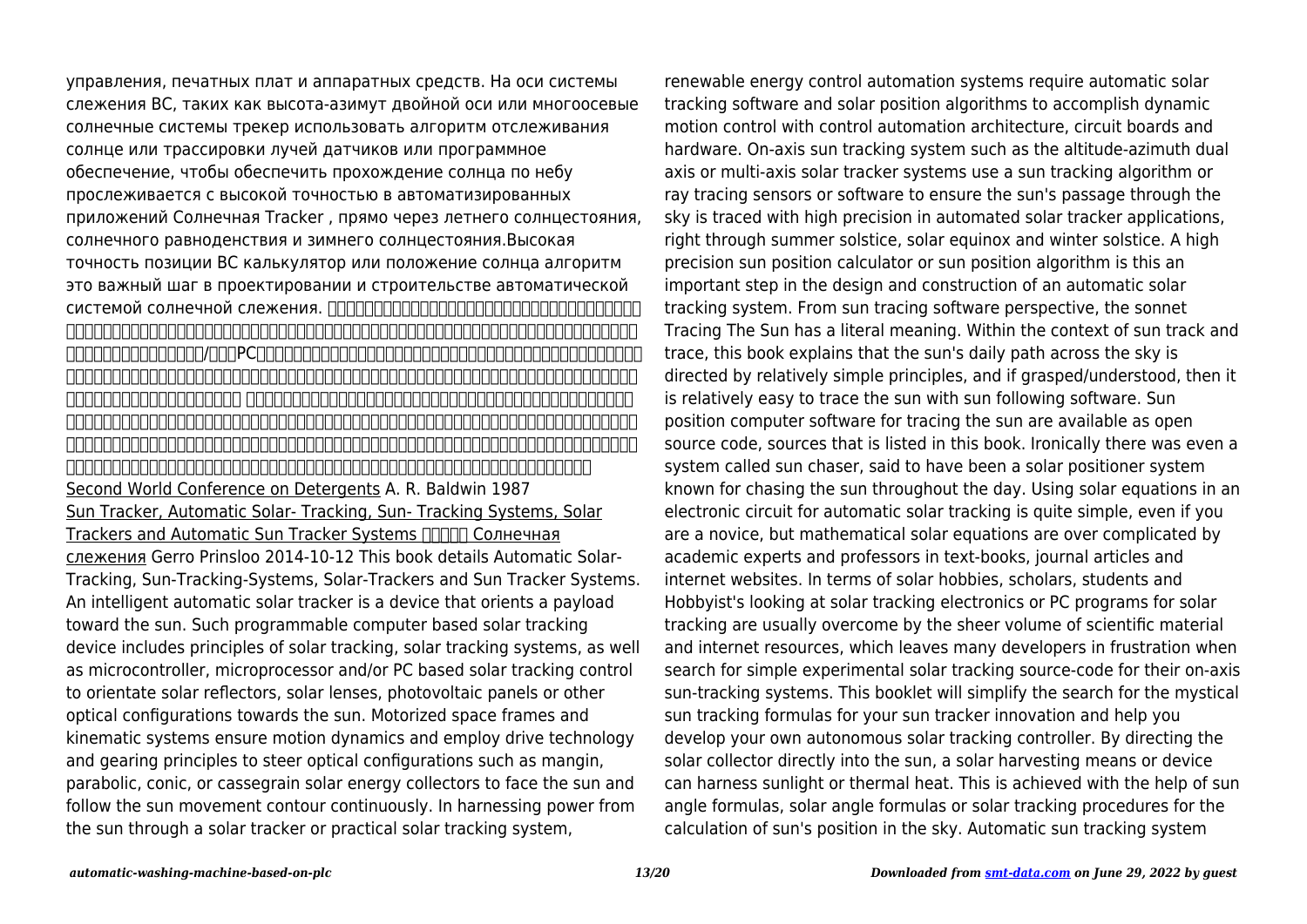software includes algorithms for solar altitude azimuth angle calculations required in following the sun across the sky. In using the longitude, latitude GPS coordinates of the solar tracker location, these sun tracking software tools supports precision solar tracking by determining the solar altitude-azimuth coordinates for the sun trajectory in altitude-azimuth tracking at the tracker location, using certain sun angle formulas in sun vector calculations. Instead of follow the sun software, a sun tracking sensor such as a sun sensor or webcam or video camera with vision based sun following image processing software can also be used to determine the position of the sun optically. Such optical feedback devices are often used in solar panel tracking systems and dish tracking systems. Dynamic sun tracing is also used in solar surveying, DNI analyser and sun surveying systems that build solar infographics maps with solar radiance, irradiance and DNI models for GIS (geographical information system). In this way geospatial methods on solar/environment interaction makes use use of geospatial technologies (GIS, Remote Sensing, and Cartography). Climatic data and weather station or weather center data, as well as queries from sky servers and solar resource database systems (i.e. on DB2, Sybase, Oracle, SQL, MySQL) may also be associated with solar GIS maps. In such solar resource modelling systems, a pyranometer or solarimeter is normally used in addition to measure direct and indirect, scattered, dispersed, reflective radiation for a particular geographical location. Sunlight analysis is important in flash photography where photographic lighting are important for photographers. GIS systems are used by architects who add sun shadow applets to study architectural shading or sun shadow analysis, solar flux calculations, optical modelling or to perform weather modelling. Such systems often employ a computer operated telescope type mechanism with ray tracing program software as a solar navigator or sun tracer that determines the solar position and intensity. The purpose of this booklet is to assist developers to track and trace suitable source-code and solar tracking algorithms for their application, whether a hobbyist, scientist, technician or engineer. Many open-source sun following and tracking algorithms and source-code for solar tracking programs and modules are freely available to download on

the internet today. Certain proprietary solar tracker kits and solar tracking controllers include a software development kit SDK for its application programming interface API attributes (Pebble). Widget libraries, widget toolkits, GUI toolkit and UX libraries with graphical control elements are also available to construct the graphical user interface (GUI) for your solar tracking or solar power monitoring program. The solar library used by solar position calculators, solar simulation software and solar contour calculators include machine program code for the solar hardware controller which are software programmed into Micro-controllers, Programmable Logic Controllers PLC, programmable gate arrays, Arduino processor or PIC processor. PC based solar tracking is also high in demand using C++, Visual Basic VB, as well as MS Windows, Linux and Apple Mac based operating systems for sun path tables on Matlab, Excel. Some books and internet webpages use other terms, such as: sun angle calculator, sun position calculator or solar angle calculator. As said, such software code calculate the solar azimuth angle, solar altitude angle, solar elevation angle or the solar Zenith angle (Zenith solar angle is simply referenced from vertical plane, the mirror of the elevation angle measured from the horizontal or ground plane level). Similar software code is also used in solar calculator apps or the solar power calculator apps for IOS and Android smartphone devices. Most of these smartphone solar mobile apps show the sun path and sun-angles for any location and date over a 24 hour period. Some smartphones include augmented reality features in which you can physically see and look at the solar path through your cell phone camera or mobile phone camera at your phone's specific GPS location. In the computer programming and digital signal processing (DSP) environment, (free/open source) program code are available for VB, .Net, Delphi, Python, C, C+, C++, PHP, Swift, ADM, F, Flash, Basic, QBasic, GBasic, KBasic, SIMPL language, Squirrel, Solaris, Assembly language on operating systems such as MS Windows, Apple Mac, DOS or Linux OS. Software algorithms predicting position of the sun in the sky are commonly available as graphical programming platforms such as Matlab (Mathworks), Simulink models, Java applets, TRNSYS simulations, Scada system apps, Labview module, Beckhoff TwinCAT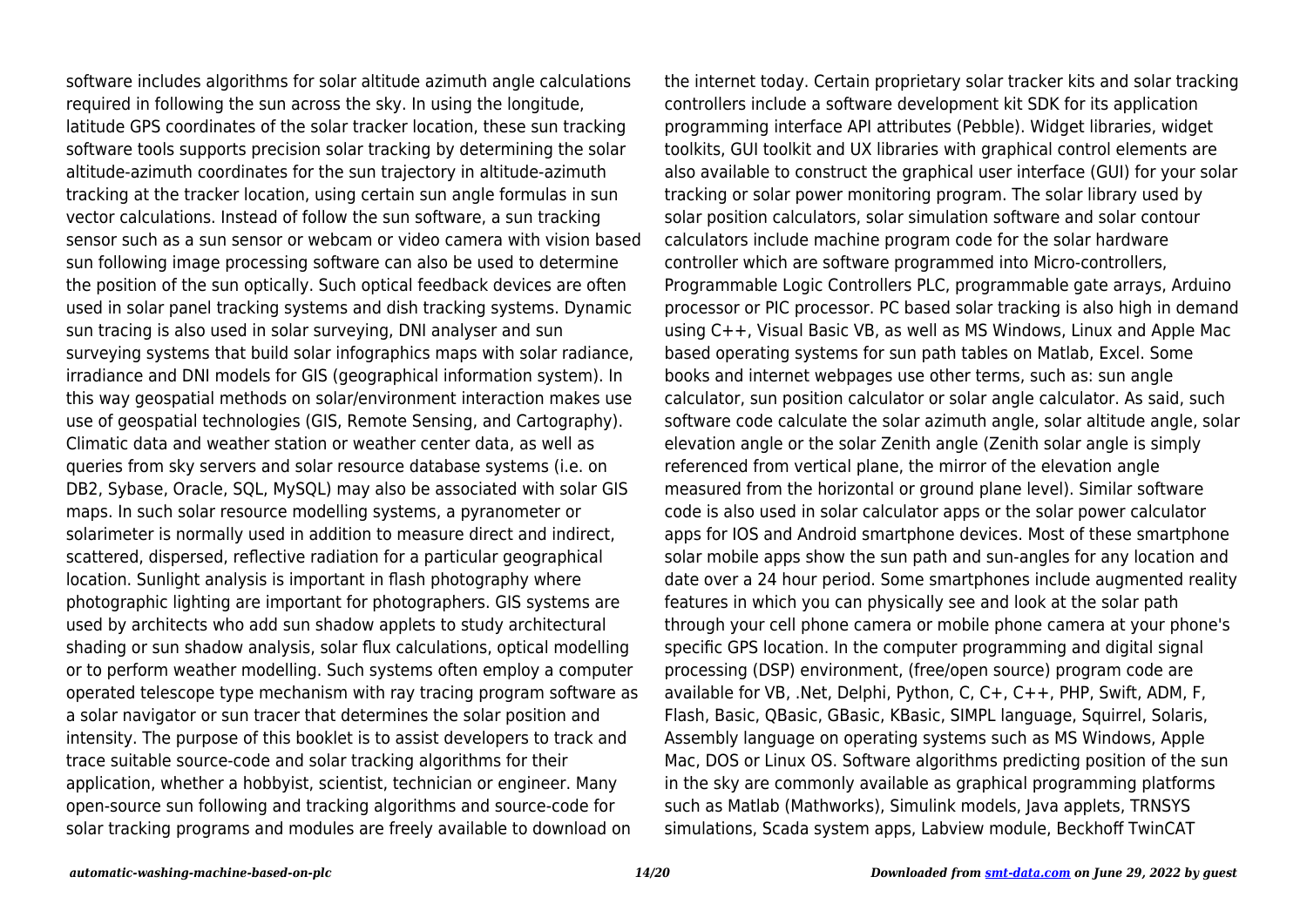(Visual Studio), Siemens SPA, mobile and iphone apps, Android or iOS tablet apps, and so forth. At the same time, PLC software code for a range of sun tracking automation technology can follow the profile of sun in sky for Siemens, HP, Panasonic, ABB, Allan Bradley, OMRON, SEW, Festo, Beckhoff, Rockwell, Schneider, Endress Hauser, Fudji electric. Honeywell, Fuchs, Yokonawa, or Muthibishi platforms. Sun path projection software are also available for a range of modular IPC embedded PC motherboards, Industrial PC, PLC (Programmable Logic Controller) and PAC (Programmable Automation Controller) such as the Siemens S7-1200 or Siemens Logo, Beckhoff IPC or CX series, OMRON PLC, Ercam PLC, AC500plc ABB, National Instruments NI PXI or NI cRIO, PIC processor, Intel 8051/8085, IBM (Cell, Power, Brain or Truenorth series), FPGA (Xilinx Altera Nios), Intel, Xeon, Atmel megaAVR, MPU, Maple, Teensy, MSP, XMOS, Xbee, ARM, Raspberry Pi, Eagle, Arduino or Arduino AtMega microcontroller, with servo motor, stepper motor, direct current DC pulse width modulation PWM (current driver) or alternating current AC SPS or IPC variable frequency drives VFD motor drives (also termed adjustablefrequency drive, variable-speed drive, AC drive, micro drive or inverter drive) for electrical, mechatronic, pneumatic, or hydraulic solar tracking actuators. The above motion control and robot control systems include analogue or digital interfacing ports on the processors to allow for tracker angle orientation feedback control through one or a combination of angle sensor or angle encoder, shaft encoder, precision encoder, optical encoder, magnetic encoder, direction encoder, rotational encoder, chip encoder, tilt sensor, inclination sensor, or pitch sensor. Note that the tracker's elevation or zenith axis angle may measured using an altitude angle-, declination angle-, inclination angle-, pitch angle-, or vertical angle-, zenith angle- sensor or inclinometer. Similarly the tracker's azimuth axis angle be measured with a azimuth angle-, horizontal angle-, or roll angle- sensor. Chip integrated accelerometer magnetometer gyroscope type angle sensors can also be used to calculate displacement. Other options include the use of thermal imaging systems such as a Fluke thermal imager, or robotic or vision based solar tracker systems that employ face tracking, head tracking, hand tracking, eye tracking and car

tracking principles in solar tracking. With unattended decentralised rural, island, isolated, or autonomous off-grid power installations, remote control, monitoring, data acquisition, digital datalogging and online measurement and verification equipment becomes crucial. It assists the operator with supervisory control to monitor the efficiency of remote renewable energy resources and systems and provide valuable webbased feedback in terms of CO2 and clean development mechanism (CDM) reporting. A power quality analyser for diagnostics through internet, WiFi and cellular mobile links is most valuable in frontline troubleshooting and predictive maintenance, where quick diagnostic analysis is required to detect and prevent power quality issues. Solar tracker applications cover a wide spectrum of solar energy and concentrated solar devices, including solar power generation, solar desalination, solar water purification, solar steam generation, solar electricity generation, solar industrial process heat, solar thermal heat storage, solar food dryers, solar water pumping, hydrogen production from methane or producing hydrogen and oxygen from water (HHO) through electrolysis. Many patented or non-patented solar apparatus include tracking in solar apparatus for solar electric generator, solar desalinator, solar steam engine, solar ice maker, solar water purifier, solar cooling, solar refrigeration, USB solar charger, solar phone charging, portable solar charging tracker, solar coffee brewing, solar cooking or solar dying means. Your project may be the next breakthrough or patent, but your invention is held back by frustration in search for the sun tracker you require for your solar powered appliance, solar generator, solar tracker robot, solar freezer, solar cooker, solar drier, solar pump, solar freezer, or solar dryer project. Whether your solar electronic circuit diagram include a simplified solar controller design in a solar electricity project, solar power kit, solar hobby kit, solar steam generator, solar hot water system, solar ice maker, solar desalinator, hobbyist solar panels, hobby robot, or if you are developing professional or hobby electronics for a solar utility or micro scale solar powerplant for your own solar farm or solar farming, this publication may help accelerate the development of your solar tracking innovation. Lately, solar polygeneration, solar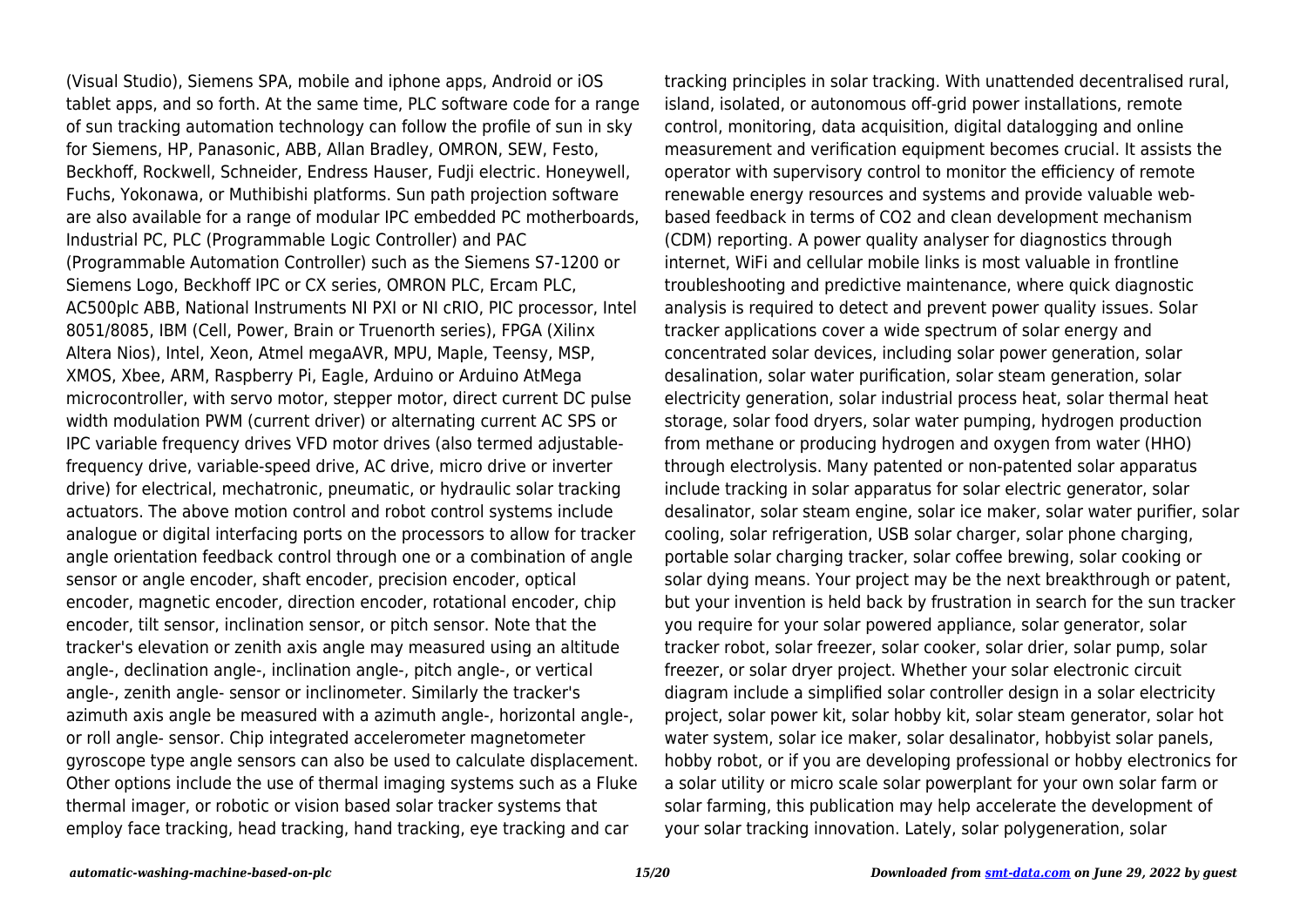trigeneration (solar triple generation), and solar quad generation (adding delivery of steam, liquid/gaseous fuel, or capture food-grade CO\$\_2\$) systems have need for automatic solar tracking. These systems are known for significant efficiency increases in energy yield as a result of the integration and re-use of waste or residual heat and are suitable for compact packaged micro solar powerplants that could be manufactured and transported in kit-form and operate on a plug-and play basis. Typical hybrid solar power systems include compact or packaged solar micro combined heat and power (CHP or mCHP) or solar micro combined, cooling, heating and power (CCHP, CHPC, mCCHP, or mCHPC) systems used in distributed power generation. These systems are often combined in concentrated solar CSP and CPV smart microgrid configurations for offgrid rural, island or isolated microgrid, minigrid and distributed power renewable energy systems. Solar tracking algorithms are also used in modelling of trigeneration systems using Matlab Simulink (Modelica or TRNSYS) platform as well as in automation and control of renewable energy systems through intelligent parsing, multi-objective, adaptive learning control and control optimization strategies. Solar tracking algorithms also find application in developing solar models for country or location specific solar studies, for example in terms of measuring or analysis of the fluctuations of the solar radiation (i.e. direct and diffuse radiation) in a particular area. Solar DNI, solar irradiance and atmospheric information and models can thus be integrated into a solar map, solar atlas or geographical information systems (GIS). Such models allows for defining local parameters for specific regions that may be valuable in terms of the evaluation of different solar in photovoltaic of CSP systems on simulation and synthesis platforms such as Matlab and Simulink or in linear or multi-objective optimization algorithm platforms such as COMPOSE, EnergyPLAN or DER-CAM. A dual-axis solar tracker and singleaxis solar tracker may use a sun tracker program or sun tracker algorithm to position a solar dish, solar panel array, heliostat array, PV panel, solar antenna or infrared solar nantenna. A self-tracking solar concentrator performs automatic solar tracking by computing the solar vector. Solar position algorithms (TwinCAT, SPA, or PSA Algorithms) use an

astronomical algorithm to calculate the position of the sun. It uses astronomical software algorithms and equations for solar tracking in the calculation of sun's position in the sky for each location on the earth at any time of day. Like an optical solar telescope, the solar position algorithm pin-points the solar reflector at the sun and locks onto the sun's position to track the sun across the sky as the sun progresses throughout the day. Optical sensors such as photodiodes, light-dependant-resistors (LDR) or photoresistors are used as optical accuracy feedback devices. Lately we also included a section in the book (with links to microprocessor code) on how the PixArt Wii infrared camera in the Wii remote or Wiimote may be used in infrared solar tracking applications. In order to harvest free energy from the sun, some automatic solar positioning systems use an optical means to direct the solar tracking device. These solar tracking strategies use optical tracking techniques, such as a sun sensor means, to direct sun rays onto a silicon or CMOS substrate to determine the X and Y coordinates of the sun's position. In a solar mems sun-sensor device, incident sunlight enters the sun sensor through a small pin-hole in a mask plate where light is exposed to a silicon substrate. In a web-camera or camera image processing sun tracking and sun following means, object tracking software performs multi object tracking or moving object tracking methods. In an solar object tracking technique, image processing software performs mathematical processing to box the outline of the apparent solar disc or sun blob within the captured image frame, while sunlocalization is performed with an edge detection algorithm to determine the solar vector coordinates. An automated positioning system help maximize the yields of solar power plants through solar tracking control to harness sun's energy. In such renewable energy systems, the solar panel positioning system uses a sun tracking techniques and a solar angle calculator in positioning PV panels in photovoltaic systems and concentrated photovoltaic CPV systems. Automatic on-axis solar tracking in a PV solar tracking system can be dual-axis sun tracking or single-axis sun solar tracking. It is known that a motorized positioning system in a photovoltaic panel tracker increase energy yield and ensures increased power output, even in a single axis solar tracking configuration. Other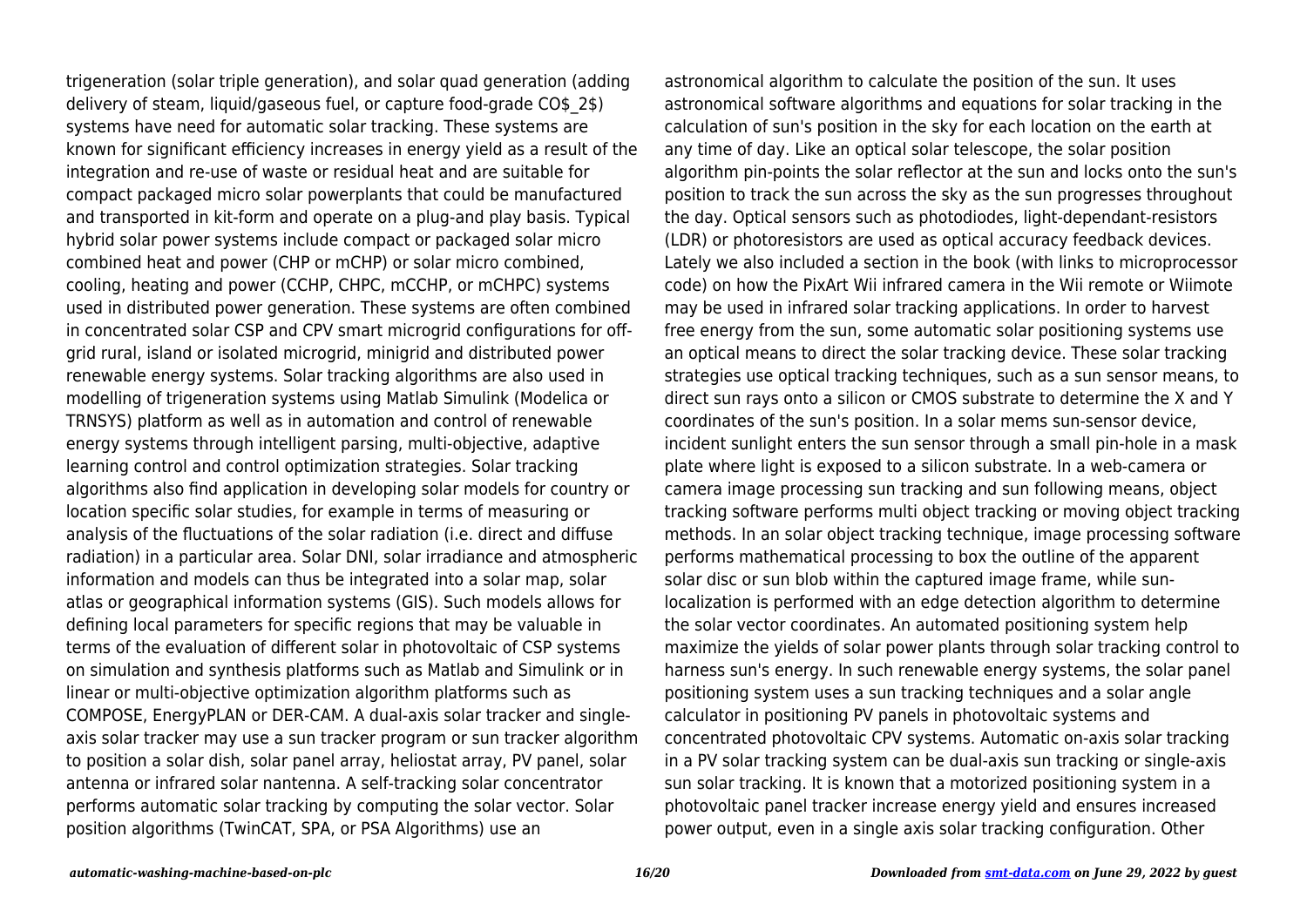applications such as robotic solar tracker or robotic solar tracking system uses robotica with artificial intelligence in the control optimization of energy yield in solar harvesting through a robotic tracking system. Automatic positioning systems in solar tracking designs are also used in other free energy generators, such as concentrated solar thermal power CSP and dish Stirling systems. The sun tracking device in a solar collector in a solar concentrator or solar collector Such a performs on-axis solar tracking, a dual axis solar tracker assists to harness energy from the sun through an optical solar collector, which can be a parabolic mirror, parabolic reflector, Fresnel lens or mirror array/matrix. A parabolic dish or reflector is dynamically steered using a transmission system or solar tracking slew drive mean. In steering the dish to face the sun, the power dish actuator and actuation means in a parabolic dish system optically focusses the sun's energy on the focal point of a parabolic dish or solar concentrating means. A Stirling engine, solar heat pipe, thermosyphin, solar phase change material PCM receiver, or a fibre optic sunlight receiver means is located at the focal point of the solar concentrator. The dish Stirling engine configuration is referred to as a dish Stirling system or Stirling power generation system. Hybrid solar power systems (used in combination with biogas, biofuel, petrol, ethanol, diesel, natural gas or PNG) use a combination of power sources to harness and store solar energy in a storage medium. Any multitude of energy sources can be combined through the use of controllers and the energy stored in batteries, phase change material, thermal heat storage, and in cogeneration form converted to the required power using thermodynamic cycles (organic Rankin, Brayton cycle, micro turbine, Stirling) with an inverter and charge controller. Book and literature review is ideal for sun and moon tracking in solar applications for sun-rich countries such as the USA, Spain, Portugal, Mediterranean, Italy, Greece, Mexico, Portugal, China, India, Brazil, Chili, Argentina, South America, etc. 100000000000000000000 踪,太阳跟踪系统的出现,太阳能跟踪器和太阳跟踪系统。智能全自动太阳能跟踪器是定向向着太阳的有效载荷设备。这种可编程计算机的太 阳能跟踪装置,包括太阳跟踪,太阳能跟踪系统,以及微控制器,微处理器和/或基于PC机的太阳跟踪控制,以定向太阳能反射器,太阳透 镜,光电板或其他光学配置朝向太阳的原理。机动空间框架和运动系统,确保运动动力学和采用的驱动技术和传动原理引导光学配置,如曼金, 抛物线,圆锥曲线,或卡塞格林式太阳能集热器面向太阳,不断跟随太阳运动的轮廓。 从阳光透过太阳能跟踪器或实用的太阳能跟踪系统利

用电力,可再生能源控制的自动化系统需要自动太阳跟踪软件和太阳位置算法来实现控制与自动化架构,电路板和硬件的动态运动控制。上轴 太阳跟踪系统,如高度,方位角双轴或多轴太阳跟踪系统使用太阳跟踪算法或光线追踪传感器或软件,以确保通过天空中太阳的通道被跟踪的 高精度的自动太阳跟踪器的应用,通过正确的夏至,春分太阳和冬至。一种高精度太阳位置计算器或太阳位置算法是这样的自动太阳能跟踪系 统的设计和施工中的重要一步。 从太阳跟踪软件的角度来看,十四行诗跟踪太阳有一个字面意义。在太阳跟踪和追踪的背景下,这本书解释 说,在天空中太阳的日常路径是通过相对简单的原则导向的,如果掌握/了解的话,就比较容易追查以下软件,太阳有太阳。是太阳位置的计 算机软件用于跟踪太阳作为开源代码,列出在这本书的来源。讽刺的是还出现了系统,称为太阳跟踪器,据说已经知道了追逐太阳全天太阳能 ПППП В этой книге подробно Автоматическая Solar-Tracking. BC-Tracking-Systems, Solar-трекеры и ВС Tracker Systems. Интеллектуальный автоматический солнечной слежения является устройством, которое ориентирует полезную нагрузку к солнцу. Такое программируемый компьютер на основе солнечной устройство слежения включает принципы солнечной слежения, солнечных систем слежения, а также микроконтроллер, микропроцессор и / или ПК на базе управления солнечной отслеживания ориентироваться солнечных отражателей, солнечные линзы, фотоэлектрические панели или другие оптические конфигурации к ВС Моторизованные космические кадры и кинематические системы обеспечения динамики движения и использовать приводной техники и готовится принципы, чтобы направить оптические конфигурации, такие как Манжен, параболических, конических или Кассегрена солнечных коллекторов энергии, чтобы лицом к солнцу и следовать за солнцем контур движения непрерывно. В обуздывать силу от солнца через солнечный трекер или практической солнечной системы слежения, системы возобновляемых контроля энергии автоматизации требуют автоматического солнечной отслеживания программного обеспечения и алгоритмов солнечные позиции для достижения динамического контроля движения с архитектуры автоматизации управления, печатных плат и аппаратных средств. На оси системы слежения ВС, таких как высота-азимут двойной оси или многоосевые солнечные системы трекер использовать алгоритм отслеживания солнце или трассировки лучей датчиков или программное обеспечение, чтобы обеспечить прохождение солнца по небу прослеживается с высокой точностью в автоматизированных приложений Солнечная Tracker , прямо через летнего солнцестояния,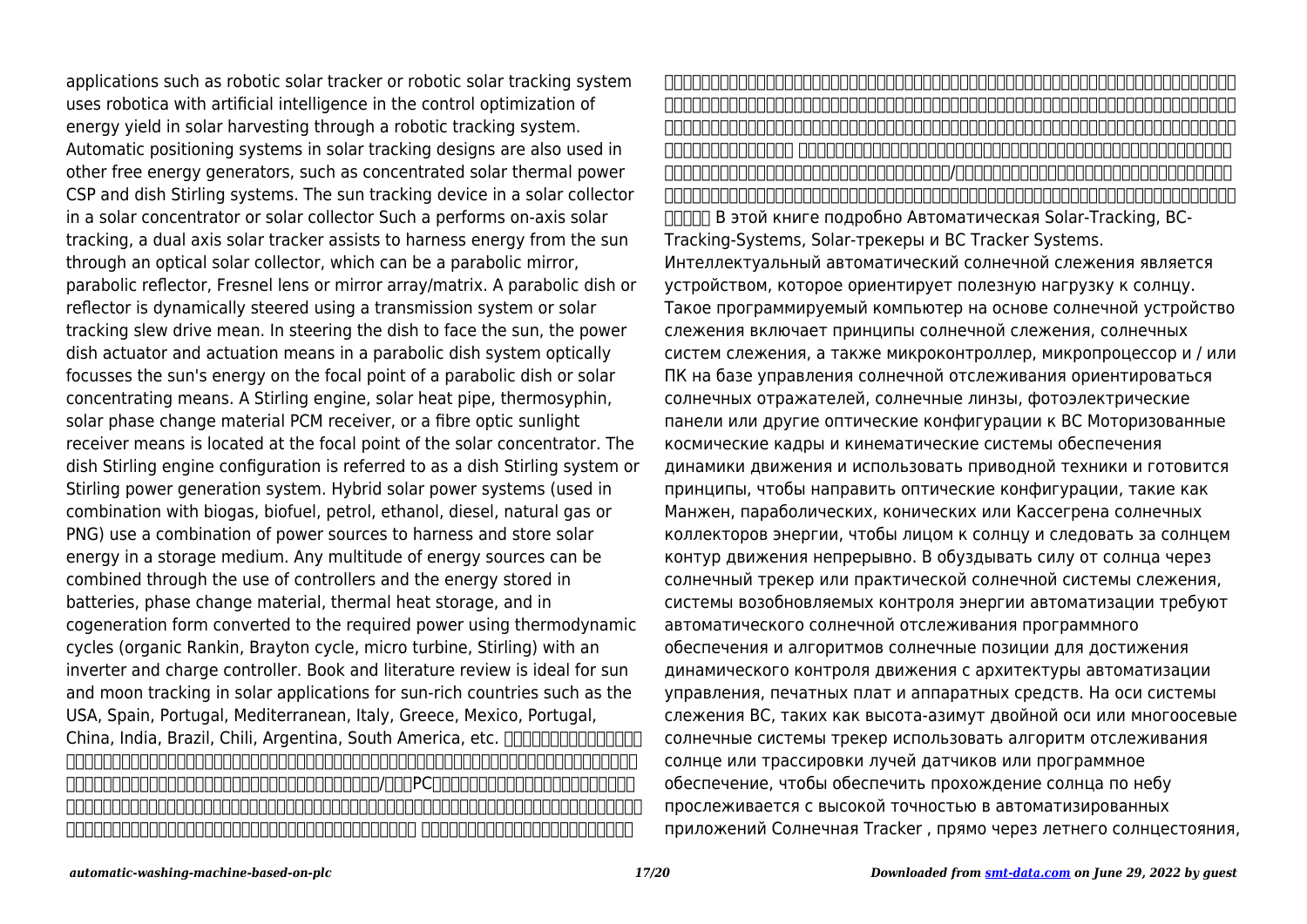солнечного равноденствия и зимнего солнцестояния.Высокая точность позиции ВС калькулятор или положение солнца алгоритм это важный шаг в проектировании и строительстве автоматической системой солнечной слежения.

Intro To Embedded Systems 1E Shibu

#### Techman 1999

**Advances in Computer Science, Environment, Ecoinformatics, and Education, Part III** Sally Lin 2011-08-09 This 5-volume set (CCIS 214- CCIS 218) constitutes the refereed proceedings of the International Conference on Computer Science, Environment, Ecoinformatics, and Education, CSEE 2011, held in Wuhan, China, in July 2011. The 525 revised full papers presented in the five volumes were carefully reviewed and selected from numerous submissions. The papers are organized in topical sections on information security, intelligent information, neural networks, digital library, algorithms, automation, artificial intelligence, bioinformatics, computer networks, computational system, computer vision, computer modelling and simulation, control, databases, data mining, e-learning, e-commerce, e-business, image processing, information systems, knowledge management and knowledge discovering, mulitimedia and its apllication, management and information system, moblie computing, natural computing and computational intelligence, open and innovative education, pattern recognition, parallel and computing, robotics, wireless network, web application, other topics connecting with computer, environment and ecoinformatics, modeling and simulation, environment restoration, environment and energy, information and its influence on environment, computer and ecoinformatics, biotechnology and biofuel, as well as biosensors and bioreactor.

# **Official Gazette of the United States Patent and Trademark Office** United States. Patent and Trademark Office 2001

**Artificial Intelligence in Manufacturing** Thomas Bernold 1987 Fibre2Fashion - Textile Magazine - May 2018 Fibre2Fashion 2018-05-01 Though technically not a textiles-apparel congregation, the scale and scope of the event makes FESPA Global Print Expo 2018 one of the mustvisits for the industry. The May 2018 issue of Fibre2Fashion presents a curtain-raiser for the event that showcases the latest in printing technologies and innovations. The edition also takes a closer look at the transparency issue. The latest in denims, and the future of fashion in India are also discussed under Q&A, in addition to all regular features. Fibre2Fashion magazine—the print venture of Fibre2Fashion.com since 2011—is circulated among a carefully-chosen target audience globally, and reaches the desks of top management and decision-makers in the textiles, apparel and fashion industry. As one of India's leading industry magazines for the entire textile value chain, Fibre2Fashion Magazine takes the reader beyond the mundane headlines, and analyses issues indepth.

Fibre2Fashion - Textile Magazine - Jan 2018 Fibre2Fashion 2018-01-01 Fibre2Fashion magazine—the print venture of Fibre2Fashion.com since 2011—is circulated among a carefully-chosen target audience globally, and reaches the desks of top management and decision-makers in the textiles, apparel and fashion industry. As one of India's leading industry magazines for the entire textile value chain, Fibre2Fashion Magazine takes the reader beyond the mundane headlines, and analyses issues indepth.

Simulation-based Optimization of Energy Efficiency in Production Anna Carina Römer 2021-02-11 The importance of the energy and commodity markets has steadily increased since the first oil crisis. The sustained use of energy and other resources has become a basic requirement for a company to competitively perform on the market. The modeling, analysis and assessment of dynamic production processes is often performed using simulation software. While existing approaches mainly focus on the consideration of resource consumption variables based on metrologically collected data on operating states, the aim of this work is to depict the energy consumption of production plants through the utilization of a continuous simulation approach in combination with a discrete approach for the modeling of material flows and supporting logistic processes. The complex interactions between the material flow and the energy usage in production can thus be simulated closer to reality, especially the depiction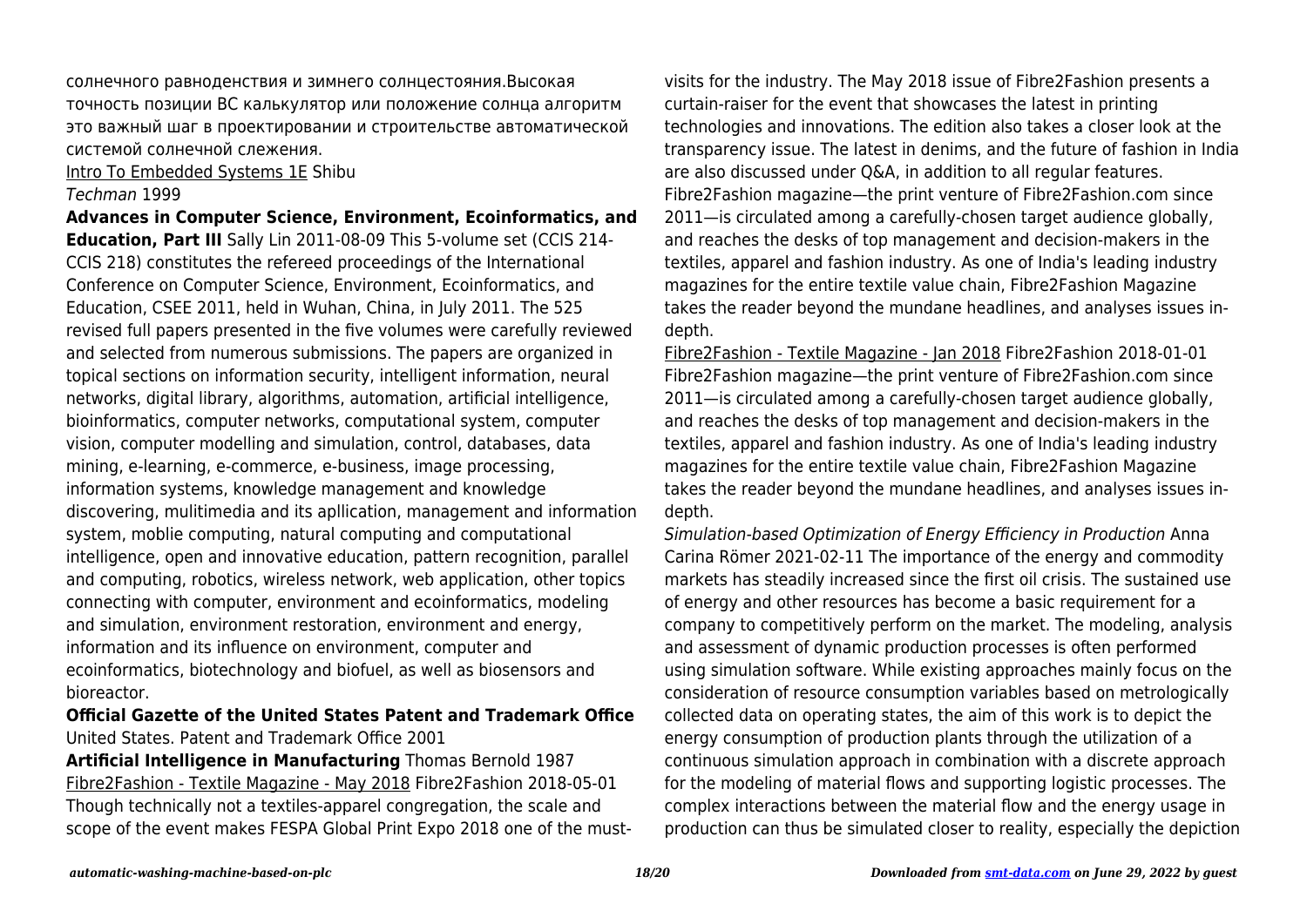of energy consumption peaks becomes possible. An essential step towards reducing energy consumption in production is the optimization of the energy use of non-value-adding production phases.

**Fibre2Fashion - Textile Magazine - March 2018** Fibre2Fashion 2018-03-01 Earlier this year, the Union government declared open the automatic route for foreign direct investment (FDI) in single-brand retail, making it easier for big Western brands to start retail operations in India from the coming financial year. The March 2018 edition of Fibre2Fashion explores the FDI decision, and also how and in what way this has a bearing on 'Make in India'. Looking at Make in India from differing perspectives, this edition also carries stories ranging from technology to accessories and home fashion. In addition to regular features, there is none other than Jaya Jaitly, expert in traditional arts and crafts, arguing about the use of natural fibres and colours, produced ethically and sustainably. Fibre2Fashion magazine—the print venture of Fibre2Fashion.com since 2011—is circulated among a carefully-chosen target audience globally, and reaches the desks of top management and decision-makers in the textiles, apparel and fashion industry. As one of India's leading industry magazines for the entire textile value chain, Fibre2Fashion Magazine takes the reader beyond the mundane headlines, and analyses issues in-depth.

**Fibre2Fashion - Textile Magazine - April 2018** Fibre2Fashion 2018-04-01 ITM Istanbul is one of the must-attend exhibitions for those who are from the textiles and apparel industry. The lead article of April 2018 serves as a curtain-raiser to the event. Additionally, the issue turns the spotlight on Turkey, and analyses the situation of Nigerian textile industry. Latest sizing technology and trends that could disrupt retail globally are other must-read features. Also covered are Apparel Sourcing Trade Fair and Milan Women's Fashion Week, and other regular features. Fibre2Fashion magazine—the print venture of Fibre2Fashion.com since 2011—is circulated among a carefully-chosen target audience globally, and reaches the desks of top management and decision-makers in the textiles, apparel and fashion industry. As one of India's leading industry magazines for the entire textile value chain, Fibre2Fashion Magazine

takes the reader beyond the mundane headlines, and analyses issues indepth.

**Manufacturing Engineering Processes, Second Edition,** Alting 1993-11-23 Responding to the need for an integrated approach in manufacturing engineering oriented toward practical problem solving, this updated second edition describes a process morphology based on fundamental elements that can be applied to all manufacturing methods providing a framework for classifying processes into major families with a common theoretical foundation. This work presents time-saving summaries of the various processing methods in data sheet form permitting quick surveys for the production of specific components.;Delineating the actual level of computer applications in manufacturing, this work: creates the basis for synthesizing process development, tool and die design, and the design of production machinery; details the product life-cycle approach in manufacturing, emphasizing environmental, occupational health and resource impact consequences; introduces process planning and scheduling as an important part of industrial manufacturing; contains a completely revised and expanded section on ceramics and composites; furnishes new information on welding arc formation and maintenance; addresses the issue of industrial safety; and discusses progress in non-conventional processes such as laser processing, layer manufacturing, electrical discharge, electron beam, abrasive jet, ultrasonic and eltrochemical machining.;Revealing how manufacturing methods are adapted in industry practices, this work is intended for use by students of manufacturing engineering, industrial engineering and engineering design; and also for use as a self-study guide by manufacturing, mechanical, materials, industrial and design engineers. Programmable Logic Controllers William Bolton 2003 This is the introduction to PLCs for which baffled students, technicians and managers have been waiting. In this straightforward, easy-to-read guide, Bill Bolton has kept the maths to a minimum, avoided detailed programming instructions and presented the subject in a way that is not device specific - increasing its applicability to courses in electronics and control systems.